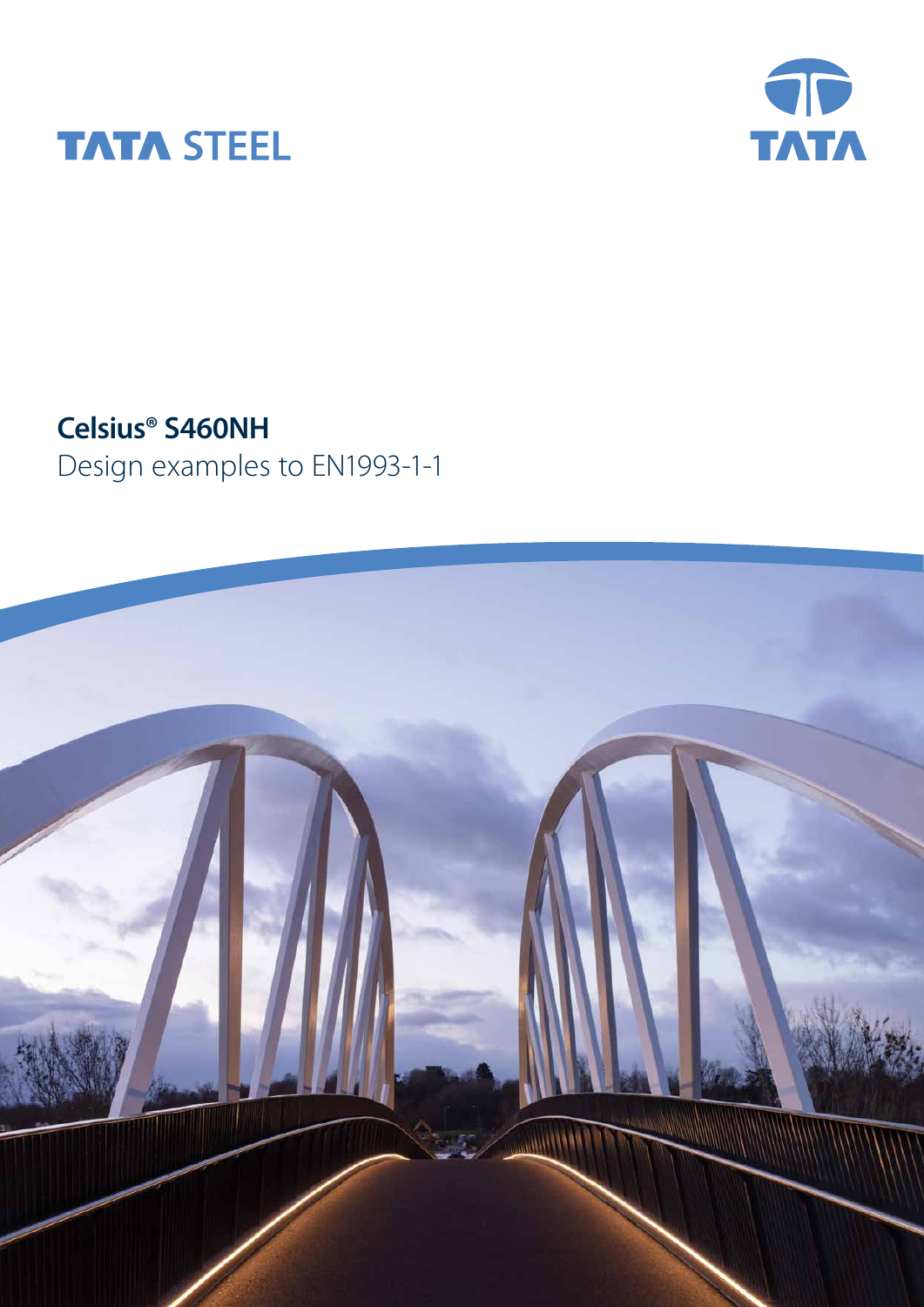# CONTENTS

| Celsius <sup>®</sup> hot finished hollow sections                | 03 |
|------------------------------------------------------------------|----|
| Celsius® S460NH                                                  | 04 |
| Designing to EN1993-1-1 with Celsius® S460NH                     | 05 |
| Design Examples using Celsius® S460NH                            | 06 |
| <b>Tension Member Design</b>                                     | 07 |
| <b>Simply Supported Column Design</b>                            | 09 |
| <b>Combined Compression &amp; Bi-axial Bending Column Design</b> | 13 |
| <b>Simply Supported, Laterally Restrained Beam Design</b>        | 23 |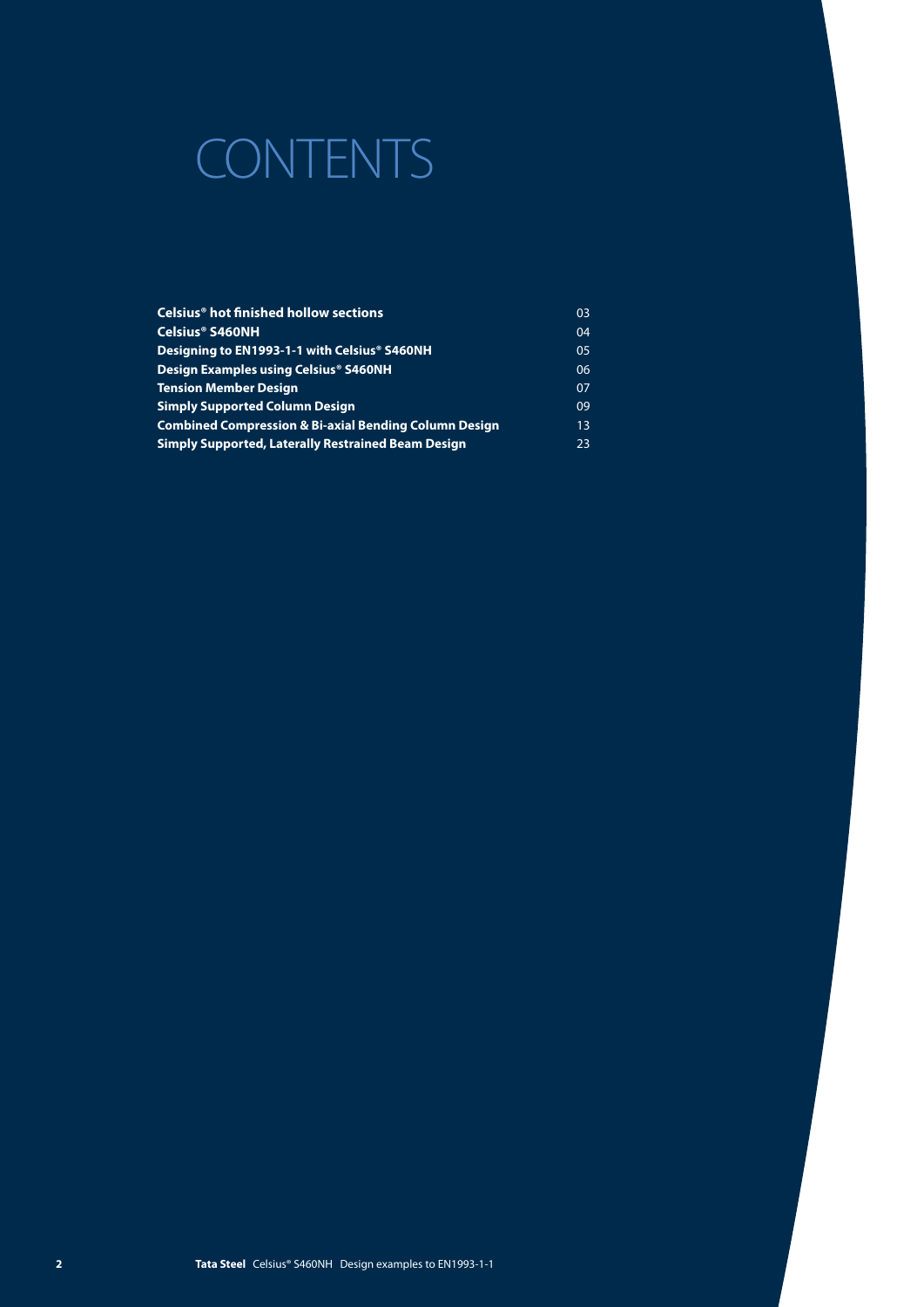# CELSIUS® HOT FINISHED HOLLOW SECTIONS

Celsius® offers stronger, lighter, more cost-effective and aesthetically pleasing structures to help meet and exceed the most demanding and challenging applications.

Available in a wide range of circular, square, rectangular and elliptical hollow sections, the strength and weldable qualities of Celsius® mean that it can be used for all structural and mechanical applications, including multi-storey columns, space frames, lattice trusses and beams and frames for cranes, machinery & trailers as well as critical parts like axles.

Made exclusively from normalized, fine grain steel the Celsius® range is fully stress-relieved with uniform mechanical properties and improved weldability thanks to a low Carbon Equivalent Value (CEV) while the controlled silicon content ensures excellent galvanisation.

Alongside the popular S355NH grade, we also manufacture Celsius® fully normalized true hot finished hollow sections in high strength S420NH and S460NH to bring the advantages of Celsius® into a new age of light-weight, sustainable structures. For exceptional toughness in low temperature conditions, we can supply Celsius® in NLH grades too and we even manufacture a range of grades specifically certified for offshore structures. Celsius® is also now available in a weathering grade variant to provide ultimate durability in long-life, low-maintenance structures.

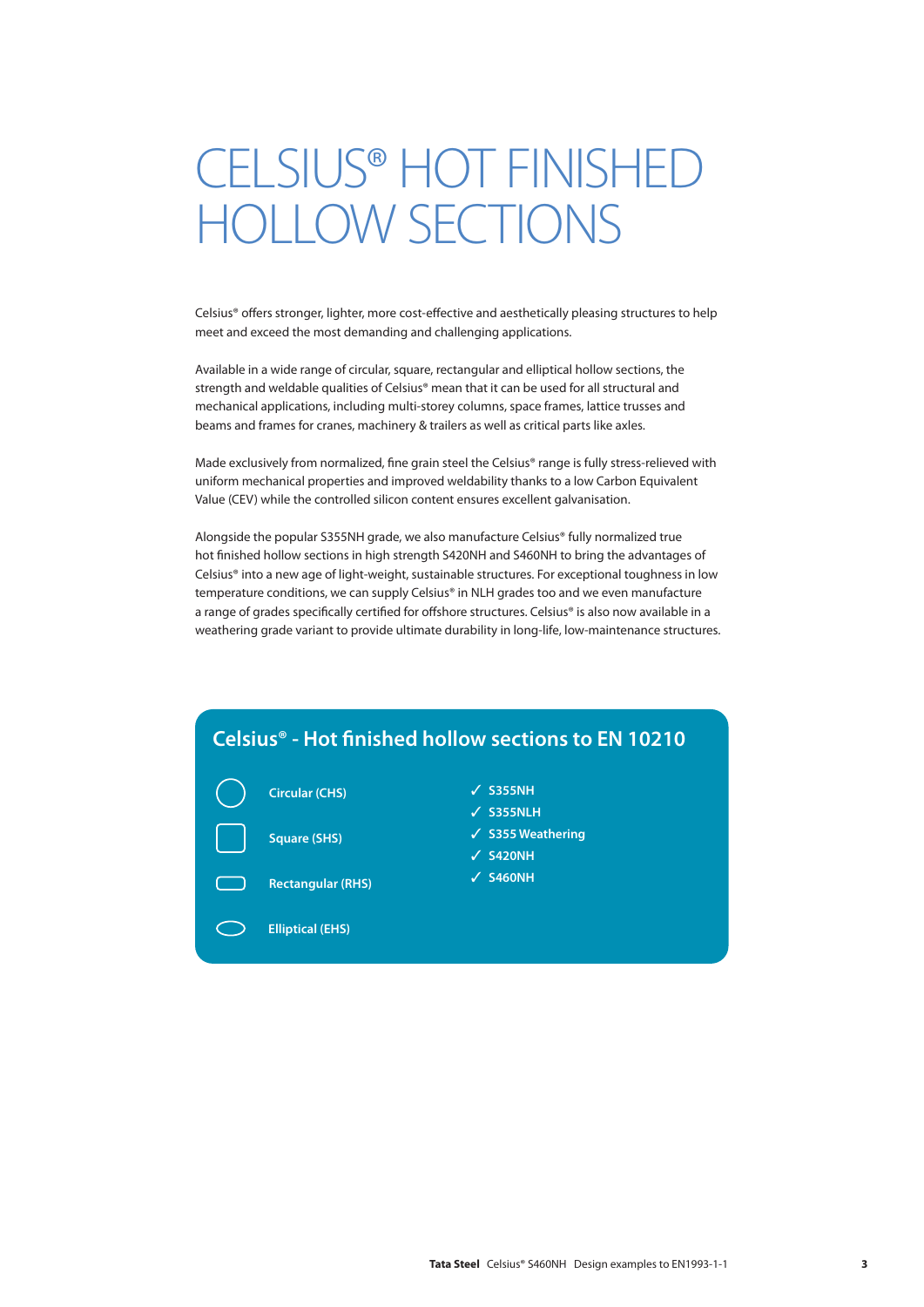# CELSIUS® S460NH

Celsius® S460NH has all the advantages of a true hot finished, fully normalized hollow section, but with an improved yield strength for lean, strong structures.

The latest advances in hot finished tube manufacturing now enable us to offer Celsius® true hot finished hollow sections with a minimum yield strength of 460 N/mm2 while at the same time maintaining the low CEV of 0.45 max. This unique combination of high strength, fully normalized hollow sections with a low CEV makes this the ideal enabler for stronger, lighter-weight, more economical and more sustainable structures.

### **Advantages of Celsius® S460NH**



Whenever the section size is determined by yield strength, using S460NH enables a thinner standard gauge of Celsius® hollow section to be used. This leads to a saving of at least 20% in steel weight and a saving of at least 20% in associated embodied CO<sub>2</sub>-footprint. The total saving in cost and embodied emissions can be much greater since a lighter-weight structure can reduce the demands on other elements such as foundations.



#### **Structural ability versus steel thickness**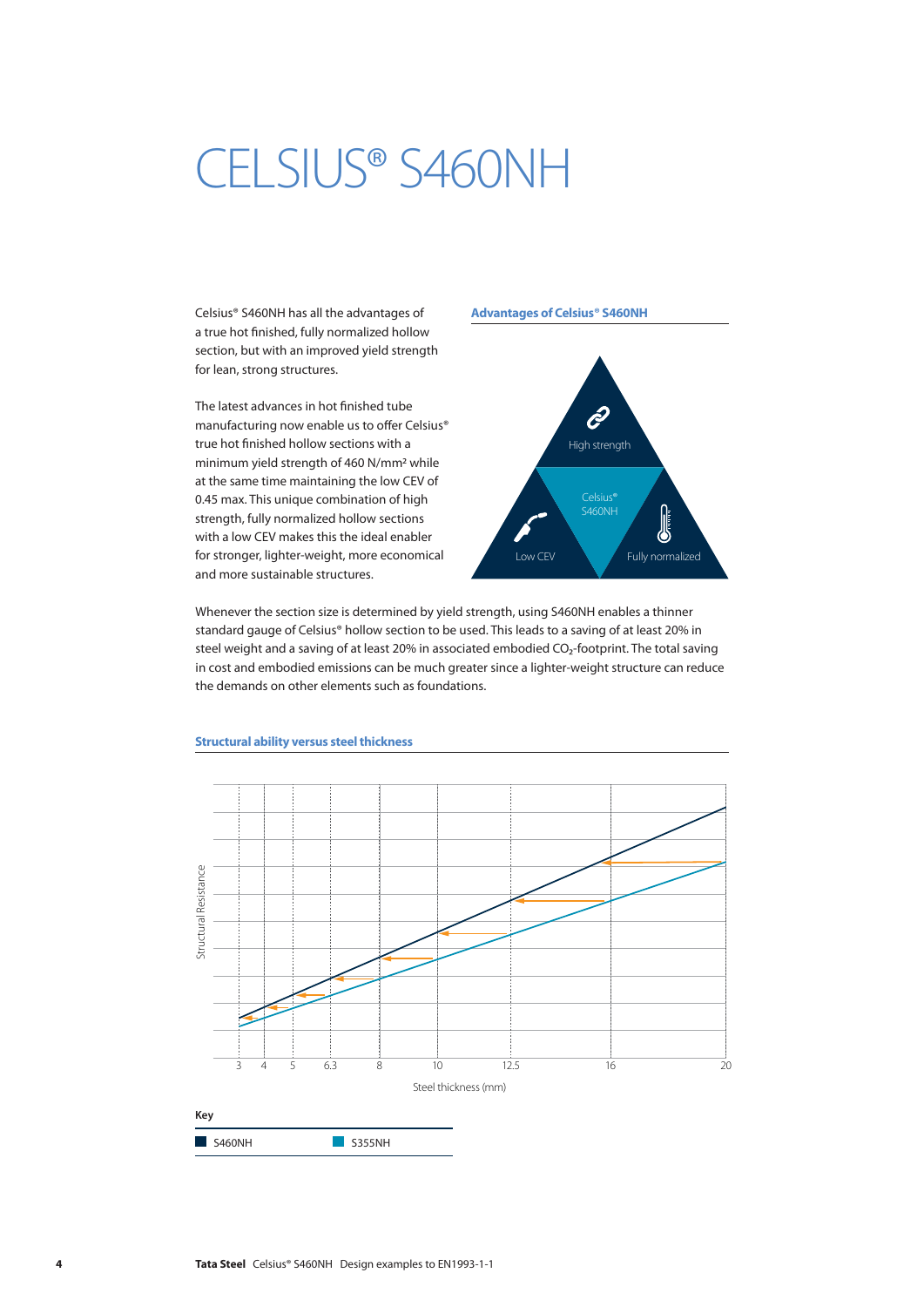# DESIGNING TO EN1993-1-1 WITH CELSIUS® S460NH

Most practical structural design is performed in accordance with standards and in the UK and Europe, the relevant standard is EN1993-1-1. This publication reports some typical examples of calculations for the use of Celsius® S460NH hollow sections in accordance with EN1993-1-1 using the relevant UK National Annexes.

The following pages show detailed design calculation examples using Celsius® S460NH true hot finished hollow sections. To enable comparison of S460NH over S355NH and S420NH a summary table for each example shows all the results to demonstrate the potential weight saving using S460NH.

In all calculations, the specific size chosen is the most efficient to achieve the specified loading capacity. Where comparisons between grades S355NH, S420NH and S460NH are made, again the most efficient standard size is chosen, although in some cases comparisons are made by changing the steel thickness and/or cross-sectional size respectively.

In all the examples, it has been demonstrated that a thinner gauge of steel can be specified using S460NH grade rather than S355NH. Of course, this is not the case in all uses of hollow sections, but in most cases using a higher yield-strength steel will be of benefit where the member is in tension, compression or bending. However, where designs are deflection-limited, these benefits may be reduced.

Celsius® hollow sections are manufactured with wall thicknesses of 3.0mm, 4.0mm, 5.0mm, 6.3mm, 8.0mm, 10.0mm, 12.5mm, 14.2mm, 16.0mm and 17.5mm. To show the benefits of using high strength S460NH the comparisons presented, in some cases, use thicker sections (20mm and 22mm) outside of the Celsius® range which are generally significantly more expensive due to manufacturing and fabrication.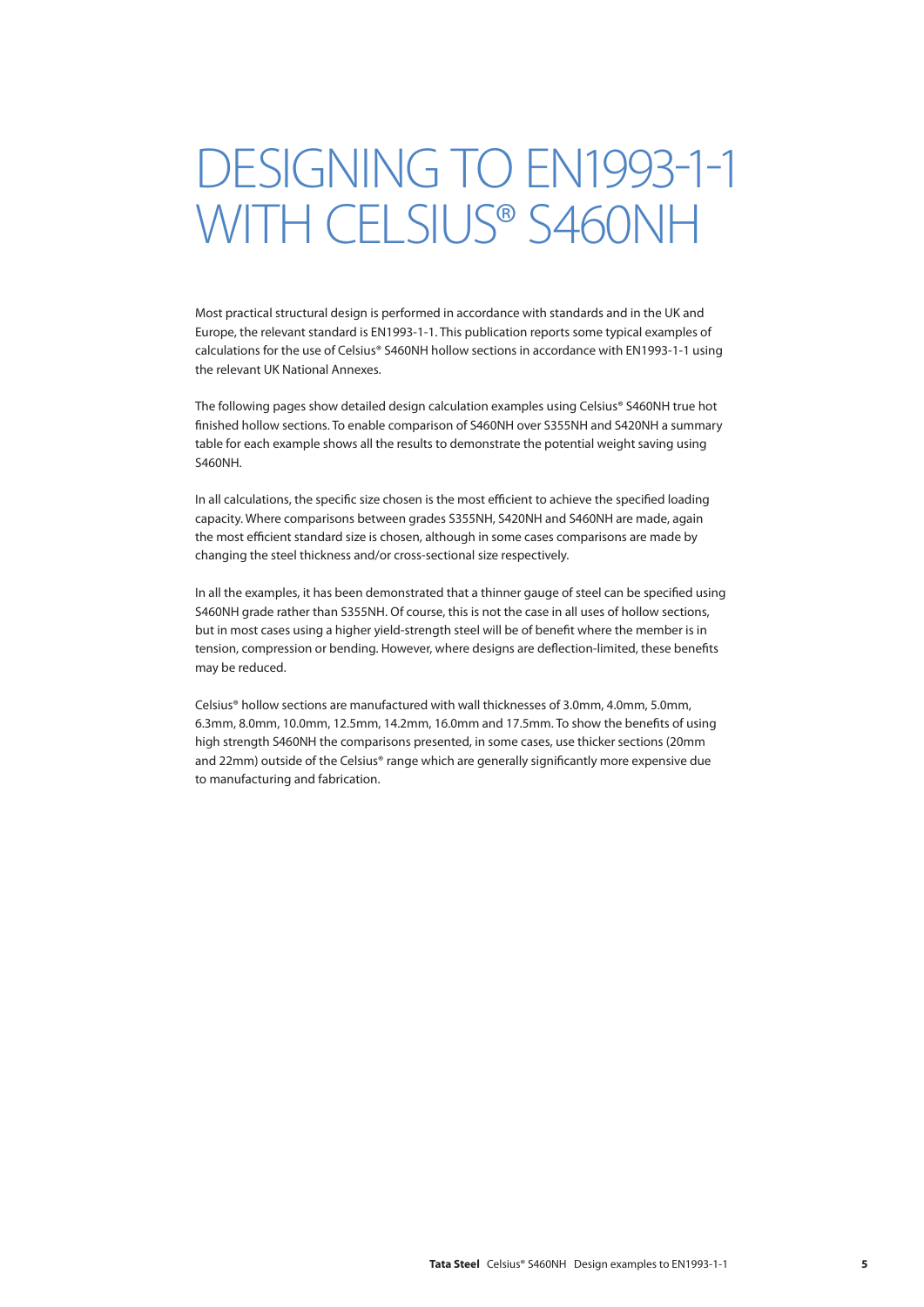# DESIGN EXAMPLES USING CELSIUS® S460NH

The following examples are provided for calculations to EC3.1.1 using Celsius® S460NH hollow sections.

- 1. Tension Member
- 2. Simply Supported Column
- 3. Combined Compression & Bi-Axial Bending Column
- 4. Simply Supported, Laterally Restrained Beam

The chart below demonstrates the percentage weight savings achieved when using grade S460NH over S420NH and S355NH in the four design examples presented here.



#### **Percentage of weight saving**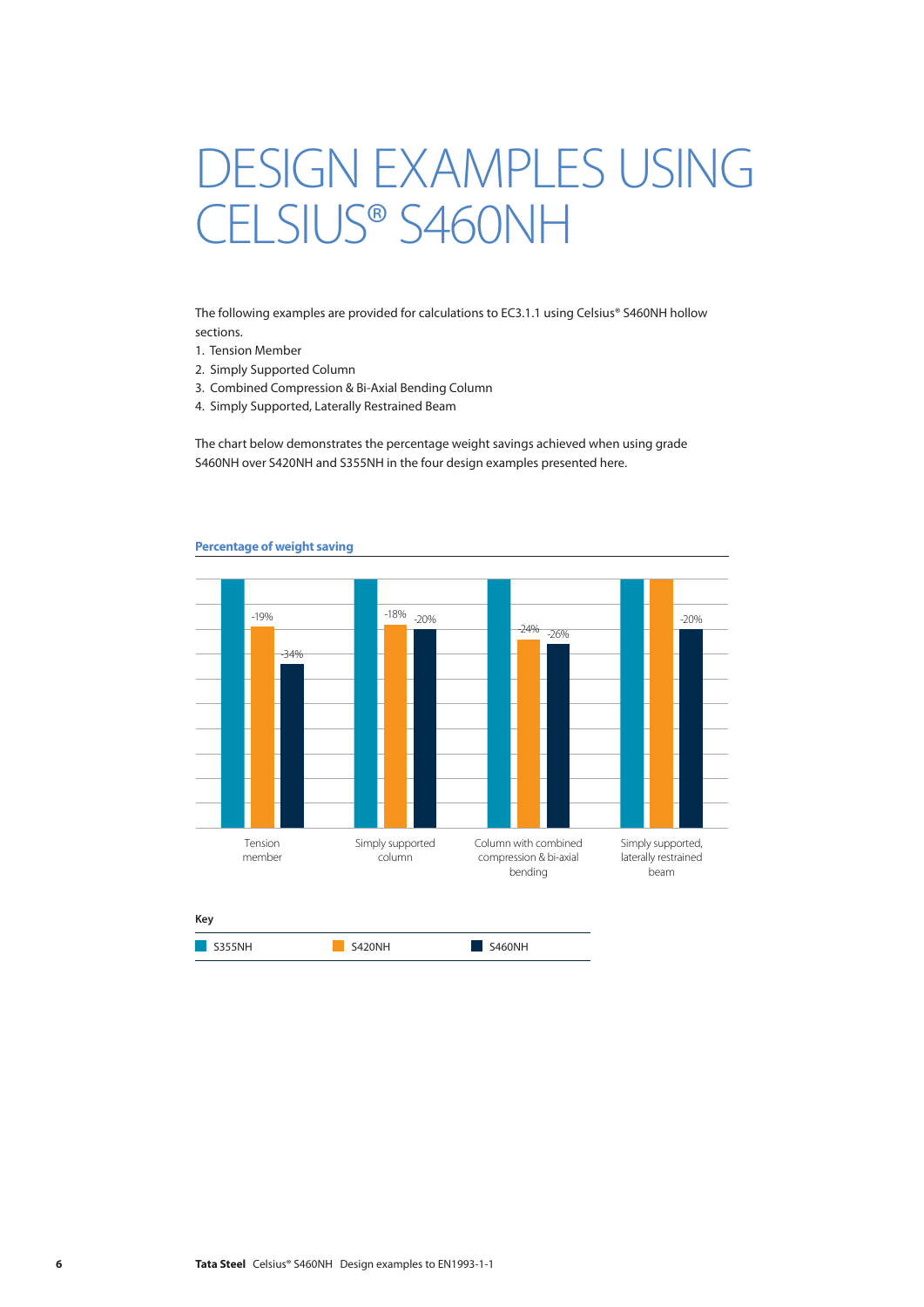| Job No:        | $Ex-01$                                              | Sheet: | $1$ of $2$ |                                                                  |  |  |
|----------------|------------------------------------------------------|--------|------------|------------------------------------------------------------------|--|--|
| Made by:       | KB                                                   | Date:  | 10/11/2020 | <b>TATA STEEL</b>                                                |  |  |
| Checked by: CM |                                                      | Date:  | 10/02/2021 | <b>Customer Technical Services, Tubes</b>                        |  |  |
| Job title:     | Design examples for Celsius® S460NH (EN10210:S460NH) |        |            | UK: +44 (0)1536 404561<br>technicalmarketing@tatasteeleurope.com |  |  |
| Subject:       | <b>Tension Member Design</b>                         |        |            | www.tatasteelconstruction.com                                    |  |  |

# **Tension member design**

In accordance with EN1993-1-1:2005+A1:2014 incorporating Corrigenda February 2006 and April 2009 and the UK National Annex NA+A1:2014 to BS EN 1993-1-1:2005+A1:2014

In this example we are checking an SHS for a simple axial load of 2750 kN in a tie member. The section has no fixing holes, welded T-stubs will be used for end fixing.



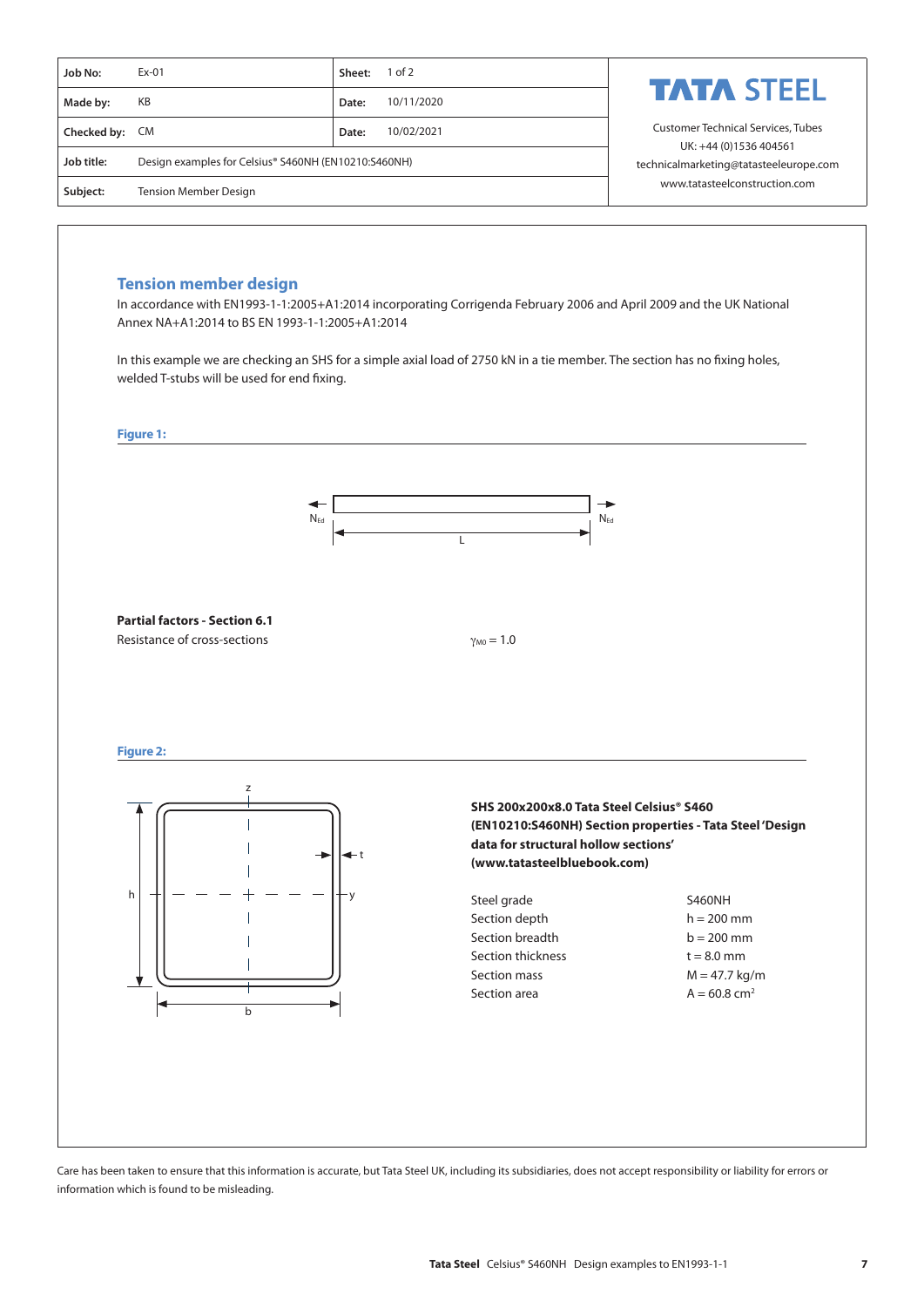|  | Subject: Tension Member Design | Sheet:<br>. | $2$ of $2$ |
|--|--------------------------------|-------------|------------|
|--|--------------------------------|-------------|------------|

| <b>Material properties - Section 3.2.1(1)</b>                                      | UK National Annex (NA.2.4) requires $f_v$ and $f_u$ to be obtained from the product standard - EN 10210-1:2006; |
|------------------------------------------------------------------------------------|-----------------------------------------------------------------------------------------------------------------|
| Minimum yield strength                                                             | $f_v = 460$ N/mm <sup>2</sup>                                                                                   |
| <b>Member loading</b>                                                              |                                                                                                                 |
| Axial design load                                                                  | $N_{\text{Ed}}$ = 2750 kN (Tension)                                                                             |
| <b>Resistance of cross section - Section 6.2</b><br><b>Tension - Section 6.2.3</b> |                                                                                                                 |
| Check tension utilisation                                                          | $\frac{N_{\text{Ed}}}{N_{\text{t,Rd}}} \leq 1.0$                                                                |
| Design tension resistance (6.2.3(2))                                               | $N_{t,Rd} = \frac{A f_y}{\gamma_{M0}}$                                                                          |
|                                                                                    | $N_{t, Rd}$ = $\frac{60.8 \times 460}{10 \times 1.0}$ = 2797 kN                                                 |
| <b>Tension utilisation</b>                                                         | $\frac{N_{\text{Ed}}}{N_{\text{t,Rd}}} = \frac{2750}{2797} = 0.983 \leq 1.0$                                    |
|                                                                                    | PASS - Design tension resistance exceeds design tension                                                         |

#### **Summary of Weight Saving using Celsius® S460NH to EN10210**

The table below shows the advantage of using the higher grade EN10210 S460NH compared to EN10210 S355NH & S420NH.

| <b>Description</b>               | <b>Units</b> | Celsius® S355NH | Celsius® S420NH | Celsius® S460NH |
|----------------------------------|--------------|-----------------|-----------------|-----------------|
| <b>Size</b>                      | mm.          | 200x200x12.5    | 200x200x10.0    | 200x200x8.0     |
| Tension resistance <sup>1)</sup> | kΝ           | 3270            | 3150            | 2800            |
| Mass                             | Ka/m         | /2.3            | 58.8            | 47.7            |
| Weight saving                    | %            |                 | 19              | 34              |

1) Axial resistance obtained from 'Design data for structural hollow sections' online Tata Steel Blue Book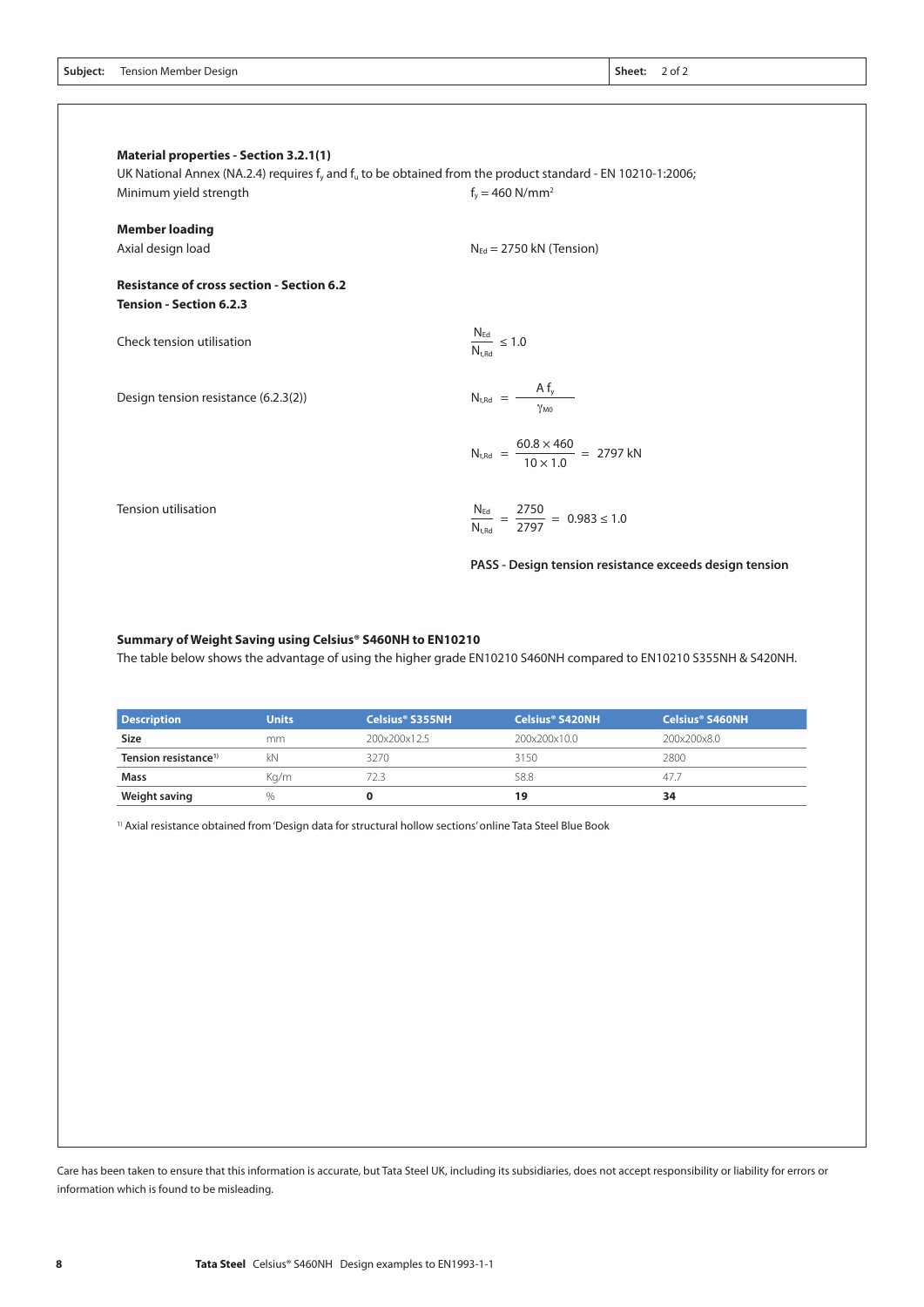| Job No:        | $Ex-02$                                              | Sheet: | $1$ of 4   |                                                                  |  |  |
|----------------|------------------------------------------------------|--------|------------|------------------------------------------------------------------|--|--|
| Made by:       | KB                                                   | Date:  | 20/10/2020 | <b>TATA STEEL</b>                                                |  |  |
| Checked by: CM |                                                      | Date:  | 12/02/2021 | <b>Customer Technical Services, Tubes</b>                        |  |  |
| Job title:     | Design examples for Celsius® S460NH (EN10210:S460NH) |        |            | UK: +44 (0)1536 404561<br>technicalmarketing@tatasteeleurope.com |  |  |
| Subject:       | Simply Supported Column Design                       |        |            | www.tatasteelconstruction.com                                    |  |  |

# **Simply supported column design**

In accordance with EN1993-1-1:2005+A1:2014 incorporating Corrigenda February 2006 and April 2009 and the UK National Annex NA+A1:2014 to BS EN 1993-1-1:2005+A1:2014

For this example assume a simply supported 6 m column pinned in both axes and at both ends with an axial load of 8000 kN compression.





**Figure 2: Section**



**SHS 350x350x16.0 Tata Steel Celsius® S460NH (EN10210:S460NH) Section properties - Tata Steel 'Design data for structural hollow sections' [\(www.tatasteelbluebook.com\)](http://www.tatasteelbluebook.com)**

| Steel grade                | <b>S460NH</b>             |
|----------------------------|---------------------------|
| Section depth              | $h = 350$ mm              |
| Section breadth            | $b = 350$ mm              |
| Section thickness          | $t = 16$ mm               |
| Section mass               | $M = 166$ kg/m            |
| Section area               | $A = 211$ cm <sup>2</sup> |
| Section radius of gyration | $i = 13.6$ cm             |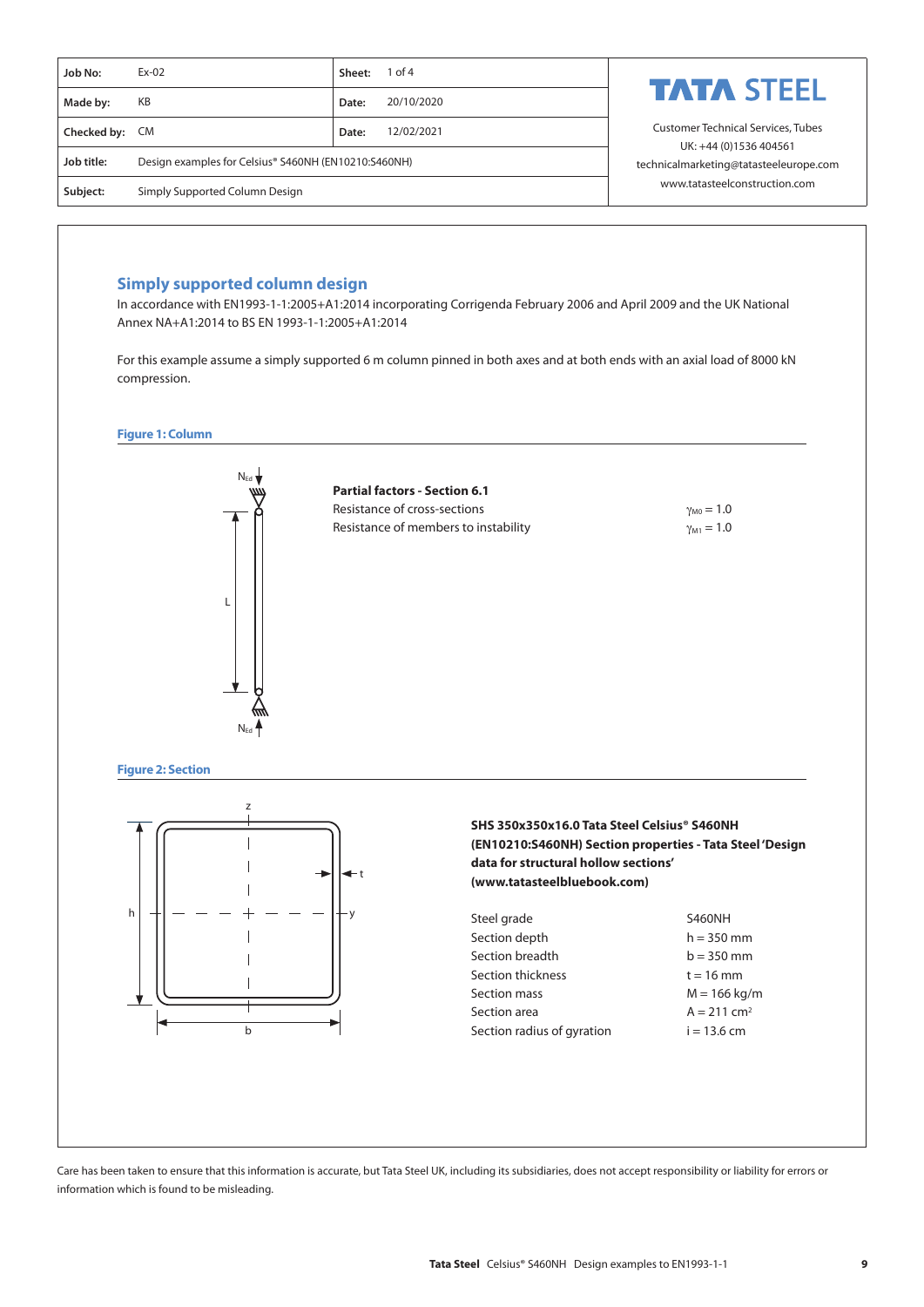|  | <b>Subject:</b> Simply Supported Column Design |  | Sheet: |
|--|------------------------------------------------|--|--------|
|--|------------------------------------------------|--|--------|

Sheet: 2 of 4

| Minimum yield strength                       | UK National Annex (NA.2.4) requires $f_v$ and $f_u$ to be obtained from the product standard - EN 10210-1:2006;<br>$f_v = 460$ N/mm <sup>2</sup> |
|----------------------------------------------|--------------------------------------------------------------------------------------------------------------------------------------------------|
| <b>Column loading</b>                        |                                                                                                                                                  |
| Axial load                                   | $N_{\text{Ed}}$ = 8000 kN (Compression)                                                                                                          |
| <b>Buckling length for flexural buckling</b> |                                                                                                                                                  |
| System length for buckling, both axes        | $L = 6000$ mm                                                                                                                                    |
| Buckling length, both axes                   | $L_{cr} = 1.0 L$                                                                                                                                 |
| Buckling length, both axes                   | $L_{cr} = 6000 \times 1.0 = 6000$ mm                                                                                                             |

Normally, both the flange and web section classification should be checked. However, in this example the section is only subject to compression, so equally loaded, and being square, is equal section properties, so all sides have equal load. Therefore, only one side need be checked.

Internal compression part subject to compression

| Coefficient depending on f <sub>y</sub> | $\epsilon = \sqrt{\frac{235}{f_y}}$                        |
|-----------------------------------------|------------------------------------------------------------|
|                                         | $\epsilon = \sqrt{\frac{235}{460}} = 0.71$                 |
| Depth between fillets                   | $c = h - 3 \times t$<br>$c = 350 - 3 \times 16 = 302.0$ mm |
| Ratio of c/t                            | $\frac{c}{t} = \frac{302}{16} = 18.88$                     |
| Limit for class 1 flange                | $\frac{C}{t} \leq 33 \times \varepsilon$                   |
|                                         | $\frac{302}{16} \leq 33 \times 0.71$                       |
|                                         | $18.88 \leq 23.59$                                         |
|                                         | PASS - The section is class 1                              |
|                                         |                                                            |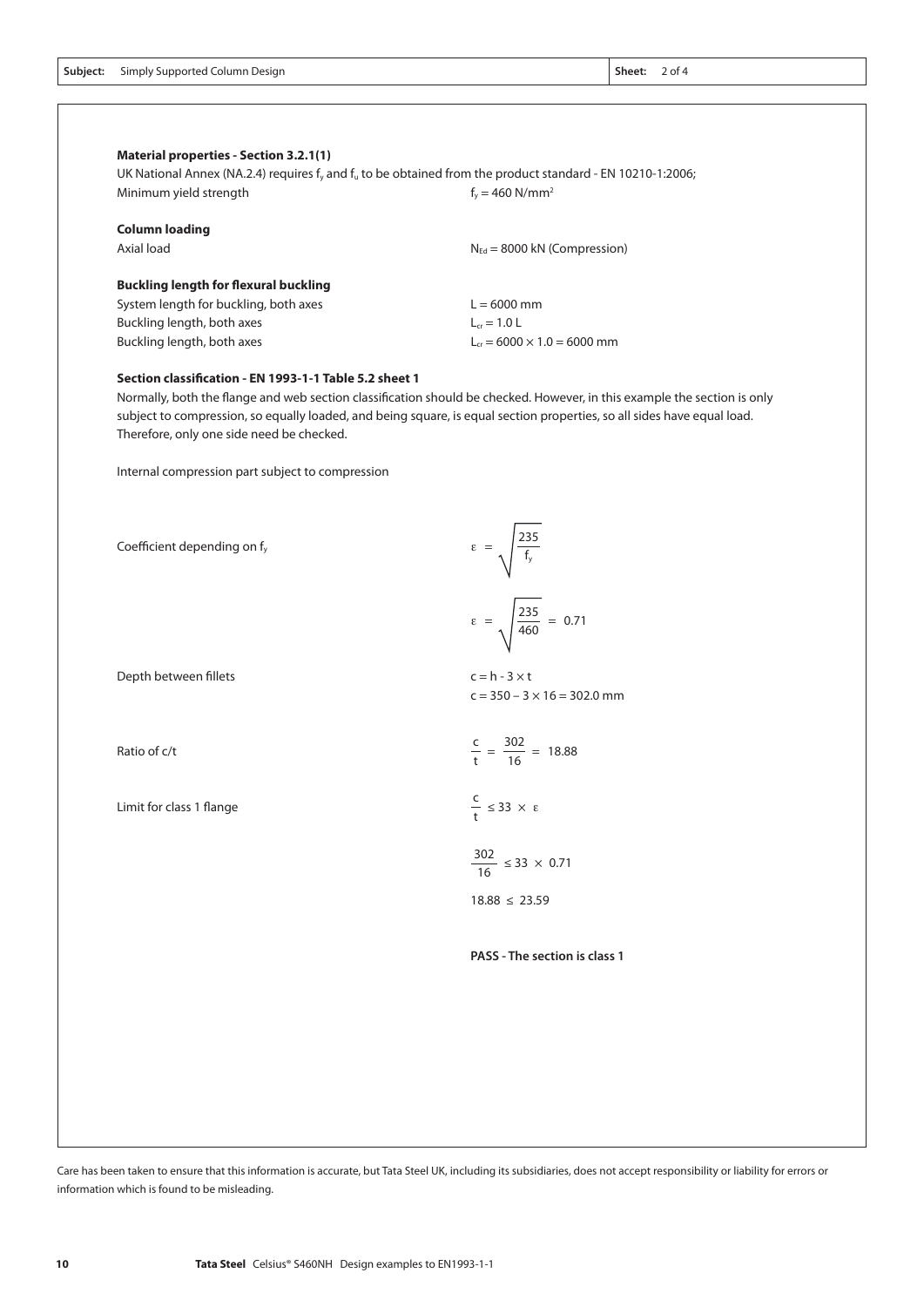

Check compression utilisation

Design resistance (Class 1, 2 or 3)

Compression utilisation

**Buckling resistance - Section 6.3**

Check buckling utilisation

Relative slenderness (6.3.1.3)  $\lambda_1 = 93.9 \text{ }\epsilon$ 

Non-dimensional slenderness (6.3.1)

Buckling curve (Table 6.2)  $a_0$  (for S460 hot finished) Imperfection factor (Table 6.1)  $\alpha = 0.13$ 

Reduction factor

$$
\chi = \frac{1}{\Phi + \sqrt{\Phi^2 - \bar{\lambda}^2}} \text{ but } \le 1.0
$$

$$
\chi = \frac{1}{0.748 + \sqrt{0.748^2 - 0.661^2}} = 0.911 \text{ but } \le 1.0
$$

information which is found to be misleading.

 $N_{c,Rd}$  =  $N_{pl,Rd}$  =  $\frac{N_{th}}{\gamma_{MC}}$ 

 $N_{Ed}$  $\frac{N_{c,\text{Rd}}}{N_{c,\text{Rd}}} \leq 1.0$ 

 $211 \times 460$  $N_{c,Rd} = \frac{2444 \times 10^{-1}}{1.0} \times 10^{-1} = 9707$  kN

 $A \times f_y$ 

 $N_{\text{Ed}}$  $N_{c,Rd}$ 8000  $=\frac{3888}{9707} = 0.824 < 1.0$ 

**PASS - The compression design resistance exceeds the design force**

 $N_{\text{Ed}}$  $\frac{N_{\text{Lg}}}{N_{\text{b,Rd}}} \leq 1.0$ 

 $\lambda_1 = 93.9 \times 0.71 = 66.7$ 

$$
\bar{\lambda} = \frac{L_{cr}}{i \lambda_1}
$$
\n
$$
\bar{\lambda} = \frac{6000}{13.6 \times 10 \times 66.7} = 0.661
$$

Parameter  $\Phi$   $\Phi = 0.5 \times [1 + \alpha \times (\lambda - 0.2) + \lambda^2]$  $\Phi = 0.5 \times [1 + 0.13 \times (0.661 - 0.2) + 0.661^2] = 0.748$ 

Care has been taken to ensure that this information is accurate, but Tata Steel UK, including its subsidiaries, does not accept responsibility or liability for errors or

χ = 0.911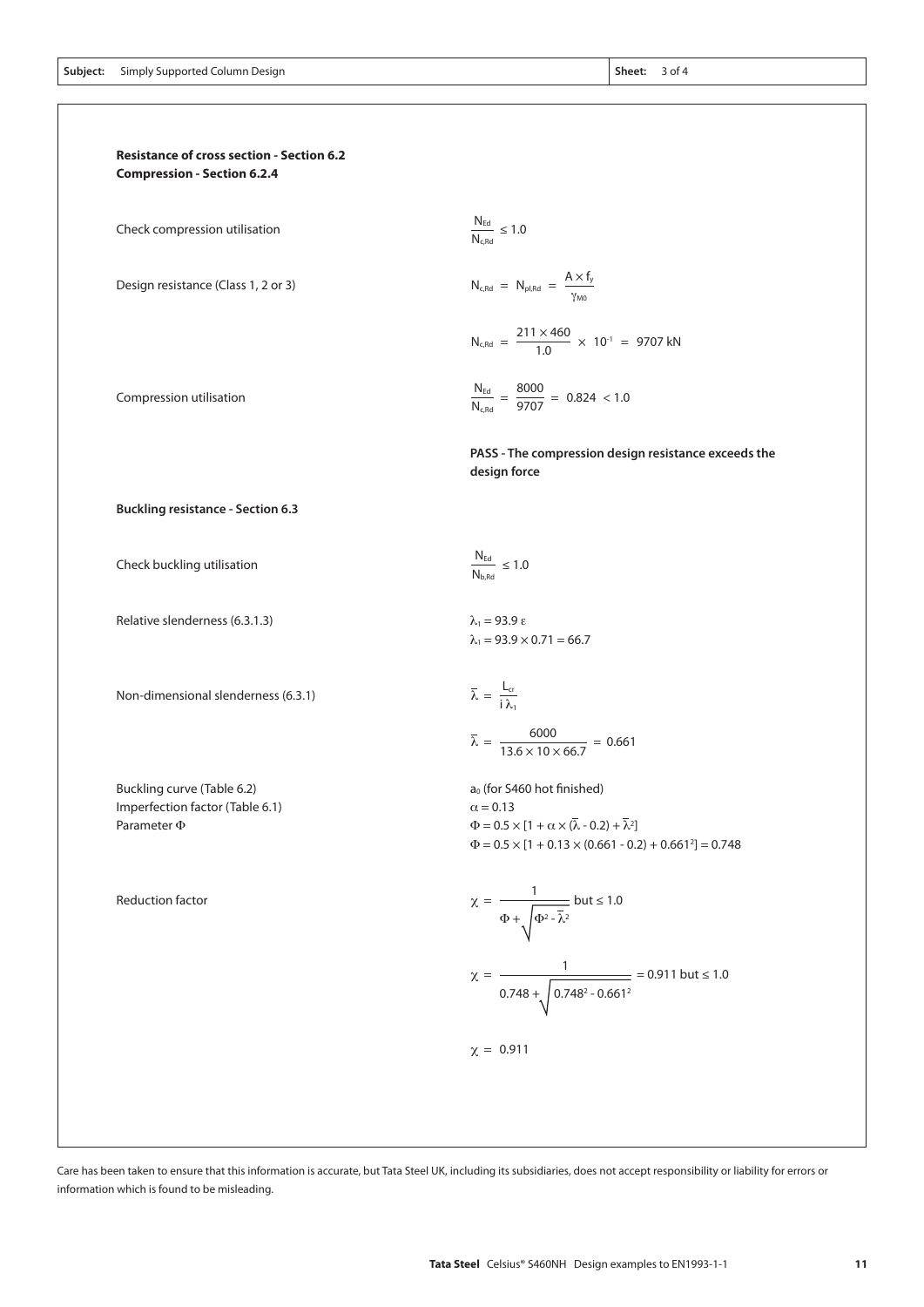**Subject: Sheet:** Simply Supported Column Design 4 of 4

Design buckling resistance

$$
N_{b, Rd} = \frac{\chi A f_y}{\gamma_{M1}} \text{ (Class 1, 2 or 3)}
$$
\n
$$
N_{b, Rd} = \frac{0.911 \times 211 \times 460}{1.0 \times 10} = 8842 \text{ kN}
$$
\n
$$
N_{Ed} = 8000 \text{ m}^2 \cdot 1.2 \text{ m}
$$

8842

 $\frac{N_{\text{tot}}}{N_{\text{b,Rd}}} = \frac{2442}{8842} = 0.905 < 1.0$ 

Buckling utilisation

**PASS - The axial load buckling resistance exceeds the design axial load**

#### **Summary of Weight Saving using Celsius® S460NH to EN10210**

The table below shows the advantage of using the higher grade EN10210 S460NH compared to EN10210 S355NH & S420NH.

| <b>Description</b>                    | <b>Units</b> | <b>S355NH</b> | <b>S355NH</b>            | <b>S420NH</b> | <b>S460NH</b> |
|---------------------------------------|--------------|---------------|--------------------------|---------------|---------------|
| Size                                  | mm           | 400x400x17.5  | 350x350x20 <sup>3)</sup> | 400x400x14.2  | 350x350x16    |
| Axial resistance at 6 m <sup>1)</sup> | kN           | $8430^{21}$   | $8060^{21}$              | 8290          | 8840          |
| Mass                                  | Ka/m         | 208           | 204                      | 70            | 166           |
| Weight saving                         | $\%$         |               |                          | 18            | 20            |

1) Axial resistance obtained from 'Design data for structural hollow sections' online Tata Steel Blue Book

<sup>2)</sup> UK National Annex (NA.2.4) requires f<sub>y</sub> and f<sub>u</sub> to be obtained from the product standard, EN 10210-1:2006 gives a reduction over 16 mm thickness

<sup>3)</sup> This size not currently available in Celsius® range, included for comparison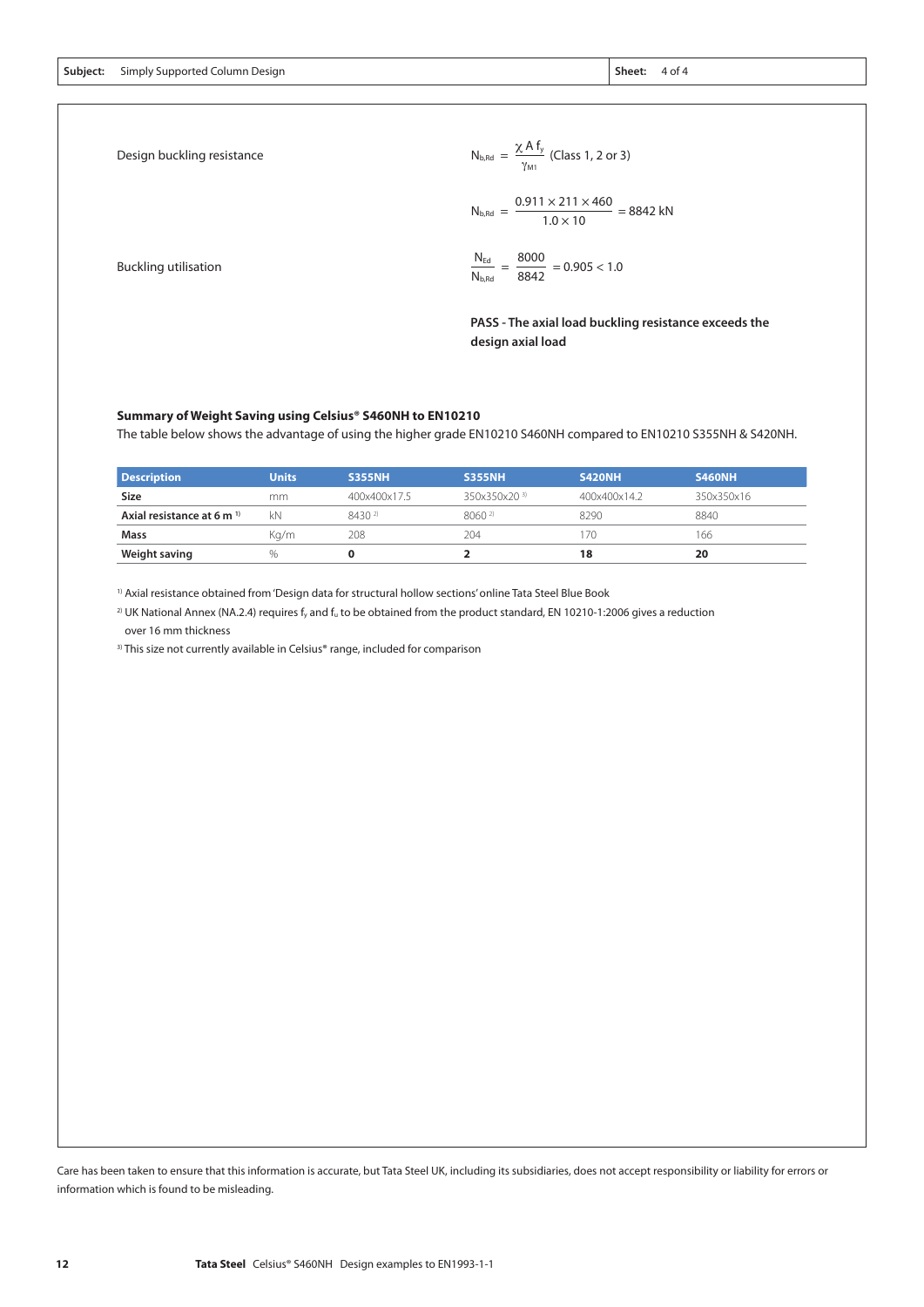| Job No:        | $Ex-03$                                               | 1 of 10<br>Sheet:   |                                                                  |  |  |
|----------------|-------------------------------------------------------|---------------------|------------------------------------------------------------------|--|--|
| Made by:       | KB                                                    | 20/10/2020<br>Date: | <b>TATA STEEL</b>                                                |  |  |
| Checked by: CM |                                                       | 20/08/2021<br>Date: | <b>Customer Technical Services, Tubes</b>                        |  |  |
| Job title:     | Design examples for Celsius® S460NH (EN10210:S460NH)  |                     | UK: +44 (0)1536 404561<br>technicalmarketing@tatasteeleurope.com |  |  |
| Subject:       | Combined Compression & Bi-axial Bending Column Design |                     | www.tatasteelconstruction.com                                    |  |  |

## **Combined compression & bi-axial bending column design**

In accordance with EN1993-1-1:2005+A1:2014 incorporating Corrigenda February 2006 and April 2009 and the UK National Annex NA+A1:2014 to BS EN 1993-1-1:2005+A1:2014

This example assumes a simply supported 6 m column, with the base pinned in both axes. Member design bending moment forces at the top of the column are 70 kNm in the major axis and 25 kNm in the minor axis. The coexisting axial force is 7500 kN compression.

There is no shear force present.

The column is not part of a sway frame in either axis.

#### **Figure 1: Column member forces**



### **Partial factors - Section 6.1**

| Resistance of cross-sections         | $\gamma_{M0} = 1.0$ |
|--------------------------------------|---------------------|
| Resistance of members to instability | $\gamma_{M1} = 1.0$ |

#### **Figure 2: Section**



# **SHS 350x350x16.0 Tata Steel Celsius® S460NH (EN10210:S460NH) Section properties - Tata Steel 'Design data for structural hollow sections' [\(www.tatasteelbluebook.com\)](http://www.tatasteelbluebook.com)**

| Steel grade                        | <b>S460NH</b>                                           |
|------------------------------------|---------------------------------------------------------|
| Section depth                      | $h = 350$ mm                                            |
| Section breadth                    | $b = 350$ mm                                            |
| Section thickness                  | $t = 16$ mm                                             |
| Section mass                       | $M = 166$ kg/m                                          |
| Section area                       | $A = 211$ cm <sup>2</sup>                               |
| Second moment of area, both axes   | $I_v = I_z = 38900$ cm <sup>4</sup>                     |
| Section plastic modulus, both axes | $W_{\text{pl,v}} = W_{\text{pl,z}} = 2630 \text{ cm}^3$ |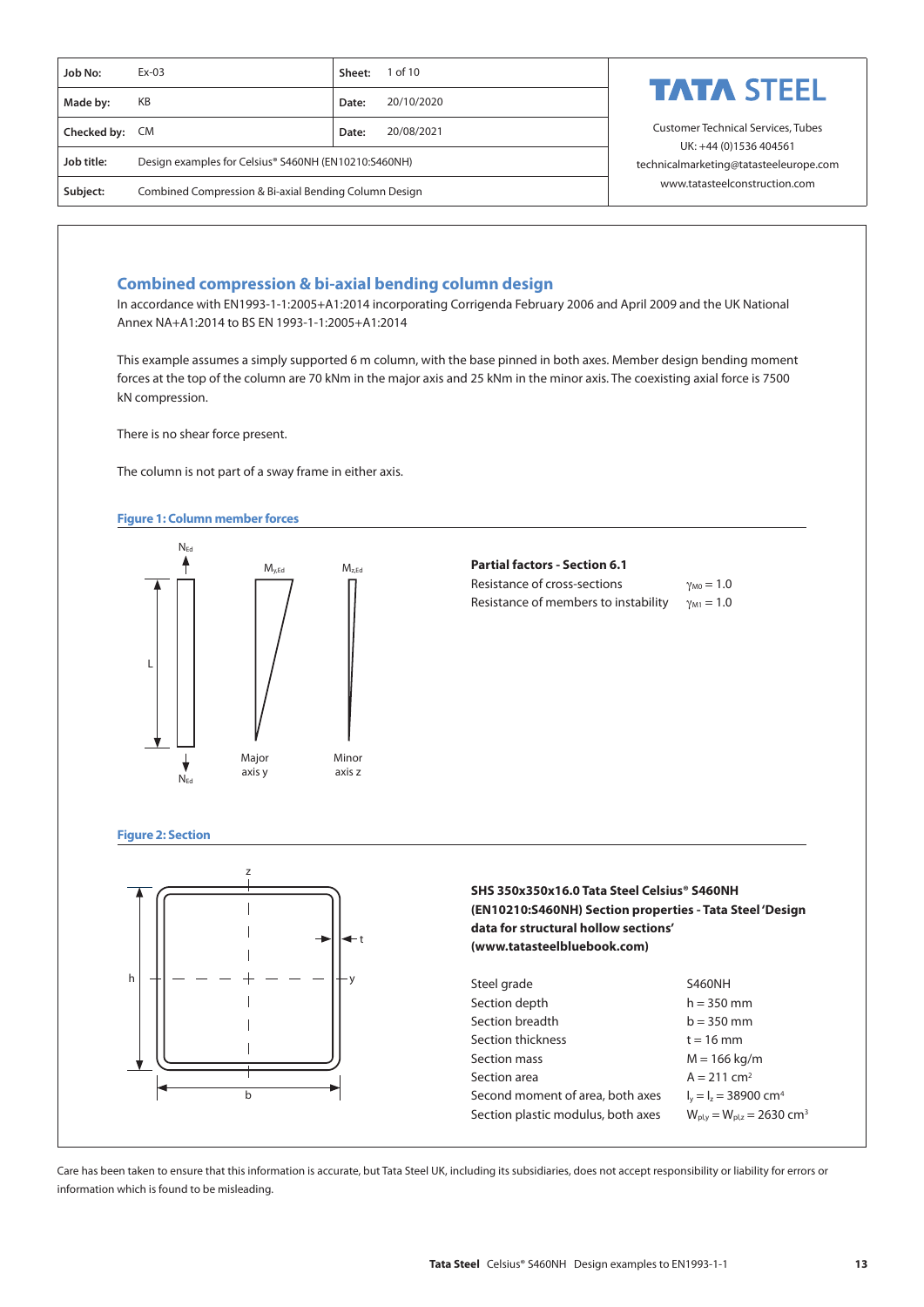|  | <b>Subject:</b> Combined Compression & Bi-axial Bending Column Design | Sheet: 2 of 10 |  |
|--|-----------------------------------------------------------------------|----------------|--|
|--|-----------------------------------------------------------------------|----------------|--|

# **Material properties - Section 3.2.1(1)**

UK National Annex (NA.2.4) requires  $f_y$  and  $f_u$  to be obtained from the product standard - EN 10210-1:2006; Minimum yield strength  $f_y = 460 \text{ N/mm}^2$ Minimum tensile strength  $f_u = 540$  N/mm<sup>2</sup> Modulus of elasticity  $E = 210 \text{ kN/mm}^2$ 

| <b>Column loading</b>               |                                         |
|-------------------------------------|-----------------------------------------|
| Axial load                          | $N_{\text{Ed}}$ = 7500 kN (Compression) |
| Major axis moment at end 1 - Bottom | $M_{v, Ed1} = 0.0$ kNm                  |
| Major axis moment at end 2 - Top    | $M_{v, Ed2} = 70.0$ kNm                 |
|                                     | Major axis bending is single curvature  |
| Minor axis moment at end 1 - Bottom | $M_{z, Ed1} = 0.0$ kNm                  |
| Minor axis moment at end 2 - Top    | $M_{z, Ed2} = 25.0$ kNm                 |
|                                     | Minor axis bending is single curvature  |
| Major axis shear force              | $V_{\text{v.Ed}} = 0 \text{ kN}$        |
| Minor axis shear force              | $V_{z, Ed} = 0$ kN                      |
|                                     |                                         |

#### **Buckling length for flexural buckling**

| System length for buckling, both axes | $L_v = L_z = 6000$ mm                         |
|---------------------------------------|-----------------------------------------------|
| Buckling length, both axes            | $L_{\text{cr,v}} = L_{\text{cr,z}} = 6000$ mm |

#### **Web section classification (Table 5.2) – Simplified Method**

Conservatively, check webs as internal compression parts, subject to compression;

Coefficient depending on  $f_v$   $\epsilon = 0.71$ 

Alternatively from calculation

$$
\epsilon = \sqrt{\frac{235}{f_y}}
$$

$$
\varepsilon = \sqrt{\frac{235}{460}} = 0.71
$$

| Depth between fillets | $c_w = h - 3 \times t$<br>$c_w = 350 - 3 \times 16 = 302.0$ mm                        |
|-----------------------|---------------------------------------------------------------------------------------|
| Ratio of c/t (web)    | ratio <sub>w</sub> = $\frac{C_w}{t}$<br>ratio <sub>w</sub> = $\frac{302}{16}$ = 18.88 |
| Limit for class 1 web | Limit <sub>1w</sub> = 33 $\epsilon$<br>Limit <sub>1w</sub> = $33 \times 0.71 = 23.43$ |
| Class 1 web check     | ratio <sub>w</sub> $\leq$ Limit <sub>1w</sub><br>$18.88 \le 23.43$                    |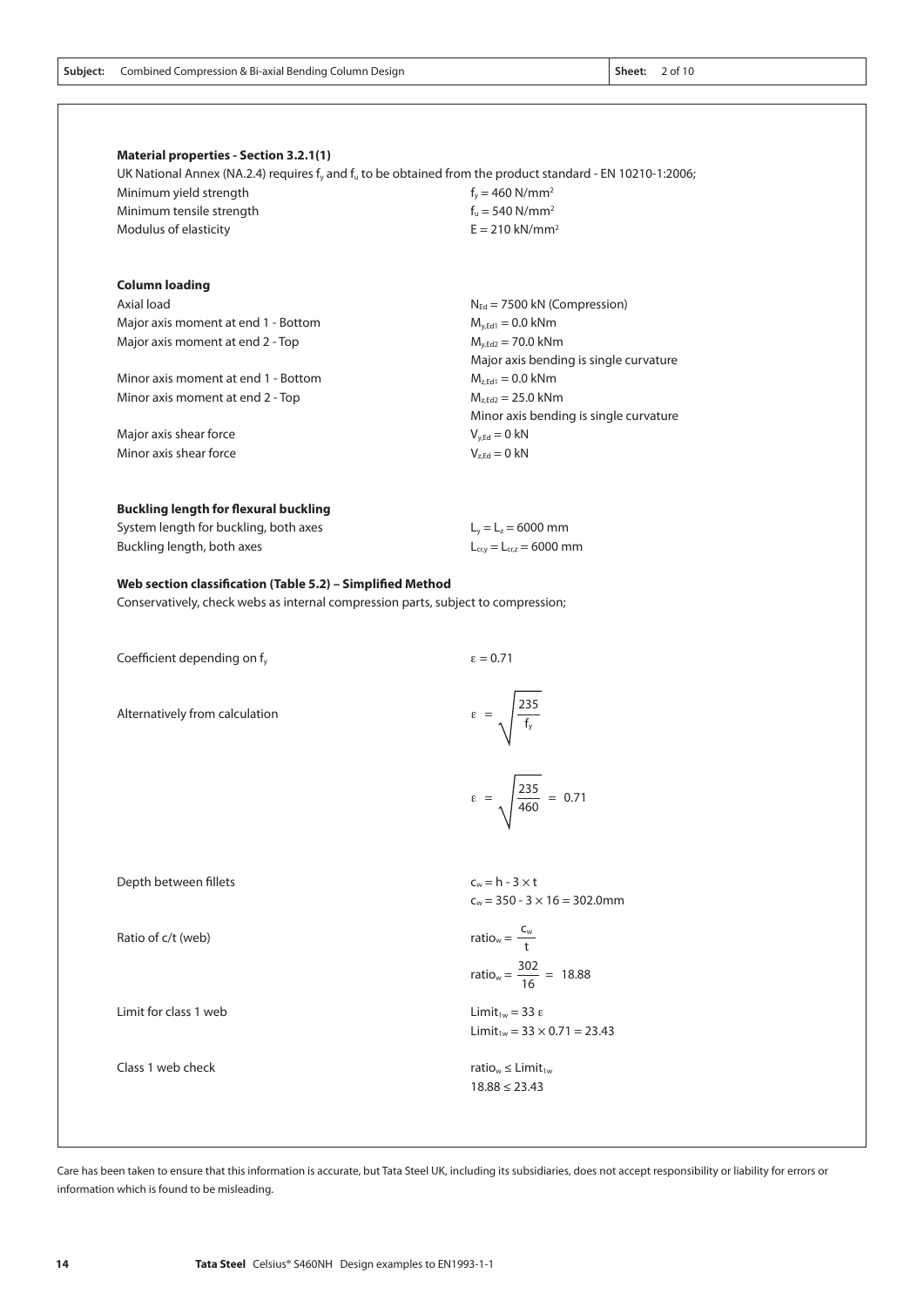| compression.                                                                 | about both axes, so the calculations will be the same as the check above for the webs as internal compression parts, subject to |  |
|------------------------------------------------------------------------------|---------------------------------------------------------------------------------------------------------------------------------|--|
|                                                                              | PASS - The compression design resistance exceeds the<br>design force                                                            |  |
| <b>Overall section classification</b>                                        | The overall section classification is class 1                                                                                   |  |
| Resistance of cross section (cl. 6.2)<br>Compression (cl. 6.2.4)             |                                                                                                                                 |  |
| Check compression utilisation                                                | $\frac{N_{\text{Ed}}}{N_{\text{c,Rd}}} \leq 1.0$                                                                                |  |
| Design resistance                                                            | $N_{c,Rd}$ = $N_{pl,Rd}$ = $\frac{A \times f_y}{\gamma_{M0}}$<br>(Class 1, 2 or 3)                                              |  |
|                                                                              | $N_{c,Rd}$ = $N_{pl,Rd}$ = $\frac{211 \times 460}{1.0}$ × 10 <sup>-1</sup> = 9706 kN                                            |  |
| Compression utilisation                                                      | $\frac{N_{\text{Ed}}}{N_{\text{c,Rd}}} = \frac{7500}{9706} = 0.773$ < 1.0                                                       |  |
|                                                                              | PASS - The compression design resistance exceeds the<br>design force                                                            |  |
| Combined bending and axial force (cl. 6.2.9)                                 |                                                                                                                                 |  |
| Check bending and axial force utilisation                                    | $\frac{M_{\text{Ed}}}{M_{\text{N,Rd}}} \leq 1.0$<br>(Class 1, 2 or 3)                                                           |  |
| Ratio design axial to design plastic resistance                              | $n = \frac{N_{\text{Ed}}}{N_{\text{pl,Rd}}}$                                                                                    |  |
|                                                                              | $n = \frac{7500}{9706} = 0.773$                                                                                                 |  |
| Reduced bending resistance due to axial force - Major axis (cl. 6.2.9.1 (5)) |                                                                                                                                 |  |
| Plastic design resistance                                                    | $M_{\text{pl,y,Rd}} = \frac{M_{\text{pl,y}}f_y}{\gamma_{\text{MO}}}$                                                            |  |
|                                                                              | $M_{\text{pl},y, Rd}$ = $\frac{2630 \times 460}{1.0}$ × $\frac{1}{1000}$ = 1209.8 kN                                            |  |

**Subject:** Combined Compression & Bi-axial Bending Column Design 3 of 10 and 3 of 10 and 5 of 10 and 5 of 10 and 5 of 10 and 5 of 10 and 5 of 10 and 5 of 10 and 5 of 10 and 5 of 10 and 5 of 10 and 5 of 10 and 5 of 10 and 5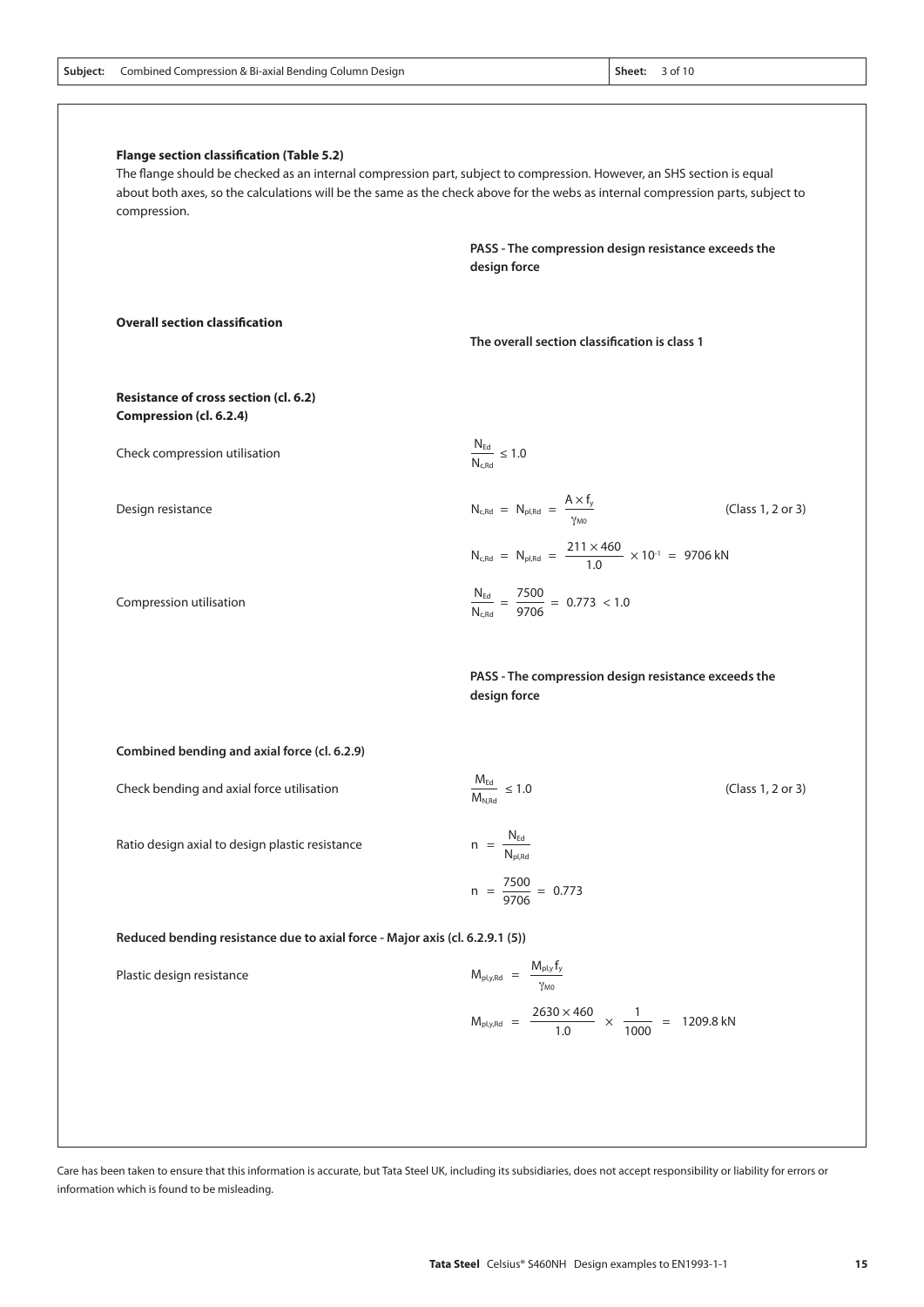| Ratio web area to gross area                                                 | $a_w = \frac{A - 2b t}{A}$ but $\le 0.5$                                                                                                                                                    |
|------------------------------------------------------------------------------|---------------------------------------------------------------------------------------------------------------------------------------------------------------------------------------------|
|                                                                              | $a_w = \frac{211 \cdot (2 \times 350 \times 16)/10^2}{211} = 0.469$ but $\le 0.5$                                                                                                           |
|                                                                              | $a_w = 0.469$                                                                                                                                                                               |
| Modified design resistance                                                   | $\label{eq:10} M_{N,y,{\rm Rd}} \  \, = \  \, M_{\rm pl,y,{\rm Rd}} \  \, \times \  \, \frac{1 \cdot n}{1 \cdot 0.5 \; {\rm a}_{\cdots}} \  \, \text{but} \  \, \leq M_{\rm pl,y,{\rm Rd}}$ |
|                                                                              | $M_{\text{Ny, Rd}}$ = 1209.8 $\times$ $\frac{1-0.773}{1-0.5 \times 0.469}$ = 358.8 but ≤ 1209.8 kNm                                                                                         |
|                                                                              | $M_{N_vRd}$ = 358.8 kNm                                                                                                                                                                     |
| Bending and axial force utilisation                                          | $\frac{M_{y,Ed}}{M_{N,y,Rd}} \ = \ \frac{70}{358.8} \ = \ 0.195 \ \leq 1.0$                                                                                                                 |
|                                                                              | PASS - Bending resistance in presence of axial load exceeds<br>design moment                                                                                                                |
| Reduced bending resistance due to axial force - Minor axis (cl. 6.2.9.1 (5)) |                                                                                                                                                                                             |
| Plastic design resistance                                                    | $M_{\text{pl,z,Rd}} = \frac{W_{\text{pl,z}} t_y}{\sqrt{2\pi}}$                                                                                                                              |

| Ratio flange area to gross area |  |
|---------------------------------|--|

|    | $a_f = \frac{A-2ht}{A}$ but $\leq 0.5$       |                         |  |
|----|----------------------------------------------|-------------------------|--|
| a۴ | $211 - (2 \times 350 \times 16)/10^2$<br>211 | $= 0.469$ but $\le 0.5$ |  |

 $M_{\text{pl,z,Rd}} = \frac{200 \times 1000}{1.0} \times \frac{1}{1000} = 1209.8 \text{ kN}$ 

1

$$
a_f = 0.469
$$

Modified design resistance

Bending and axial force utilisation

 $\frac{1 - 0.773}{25 - 0.159}$  = 358.8 but ≤ 1209.8 kNm  $\frac{1-n}{25}$  but  $M_{N,z,Rd} = M_{p1,z,Rd} \times \frac{1}{1-0.5 a_f}$  but  $\leq M_{p1,z,Rd}$  $M_{N,z,Rd}$  = 1209.8  $\times \frac{1.0075}{1.05 \times 0.469}$  = 358.8

$$
M_{N,z,Rd} = 358.8 \text{ kNm}
$$

25  $\frac{M_{z,Ed}}{M_{N,z,Rd}} = \frac{25}{358.8} = 0.070 \le 1.0$ MN,z,Rd

 $2630 \times 460$ 1.0

 **PASS - Bending resistance in presence of axial load exceeds design moment**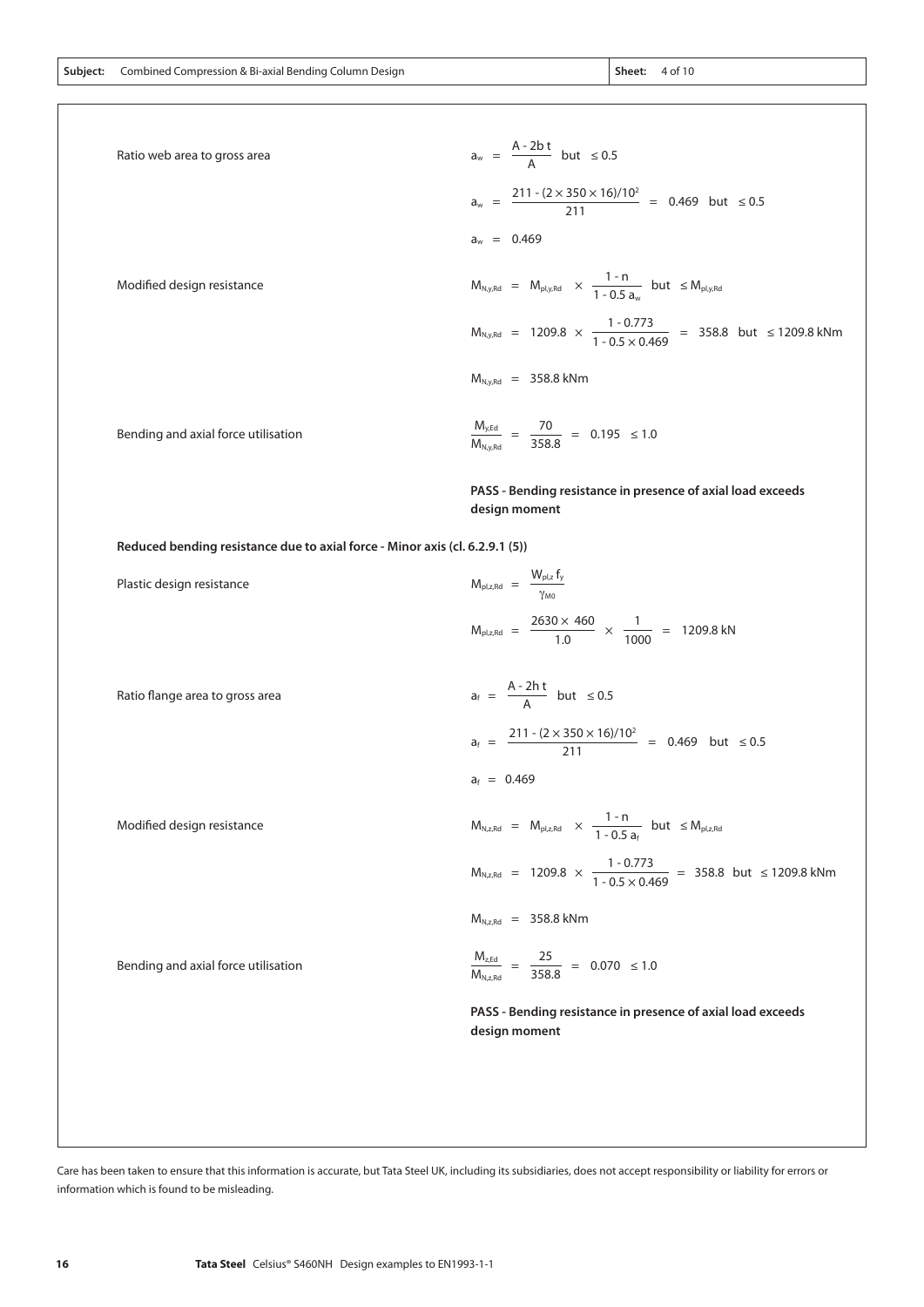**Biaxial bending (cl. 6.2.9.1 (6))**

Bending and axial force utilisation

Effect of biaxial bending parameter (RHS)

 $\alpha = \beta = \frac{1.66}{1.133 \times 3}$  but  $\leq 6$  $\alpha = \beta = \frac{1.66}{1.133 \times 0.7733} = 5.111$  but  $\leq 6$  $α = β = 5.111$  $\left| \frac{M_{y,\text{Ed}}}{M} \right| \times \left| \frac{M_{z,\text{Ed}}}{M} \right| \leq 1.0$  $M_{N,y,Rd}$  $M_{z,Ed}$  $M_{N,z,Rd}$  $1 - 1.13$  n<sup>2</sup>  $1 - 1.13 \times 0.773^2$ α β

Bending moments are zero at bottom of column (End 1), so only need to check section utilisation for biaxial bending at top of column (End 2).

> $N_{\text{Ed}}$  $\frac{N_{\text{b}}}{N_{\text{b,Rd}}} \leq 1.0$

| Section utilisation, End 2 | $\left\lceil \frac{M_{y,\text{Ed}}}{M_{y,\text{Z,Rd}}} \right\rceil^{\alpha} + \left\lceil \frac{M_{z,\text{Ed}}}{M_{y,\text{Z,Rd}}} \right\rceil \leq 1.0$ |
|----------------------------|-------------------------------------------------------------------------------------------------------------------------------------------------------------|
|                            | $\left[\frac{70}{358.8}\right]^{5.11} + \left[\frac{25}{358.8}\right]^{5.11} = 0.00 \le 1.0$                                                                |

#### **PASS - The cross-section resistance is adequate**

**Buckling resistance (cl. 6.3) Uniform members in compression (cl. 6.3.1.1)**

Check buckling utilisation

#### **Flexural buckling - Major axis**

Elastic critical buckling force

Non-dimensional slenderness

$$
N_{\text{cty}} = \frac{\pi^2 E I_y}{L_{\text{cty}}^2}
$$
  
\n
$$
N_{\text{cty}} = \frac{\pi^2 \times 210 \times 38900}{6000^2} \times 10^4 = 22395 \text{ kN}
$$
  
\n
$$
\overline{\lambda}_y = \sqrt{\frac{A f_y}{N_{\text{cty}}}}
$$
\n(Class 1, 2 or 3)  
\n
$$
\overline{\lambda}_y = \sqrt{\frac{211 \times 460}{22395}} \times \frac{1}{10} = 0.658
$$
  
\n(a) (hollow sections, hot finished, S460)

Buckling curve (Table 6.2) Imperfection factor (Table 6.1) Parameter Φ  $a_y = 0.13$  $\Phi_y = 0.5 \times [1 + \alpha_y \times (\lambda_y - 0.2) + \lambda_y^2]$  $\Phi_y = 0.5 \times [1 + 0.13 \times (0.658 - 0.2) + 0.658^2] = 0.746$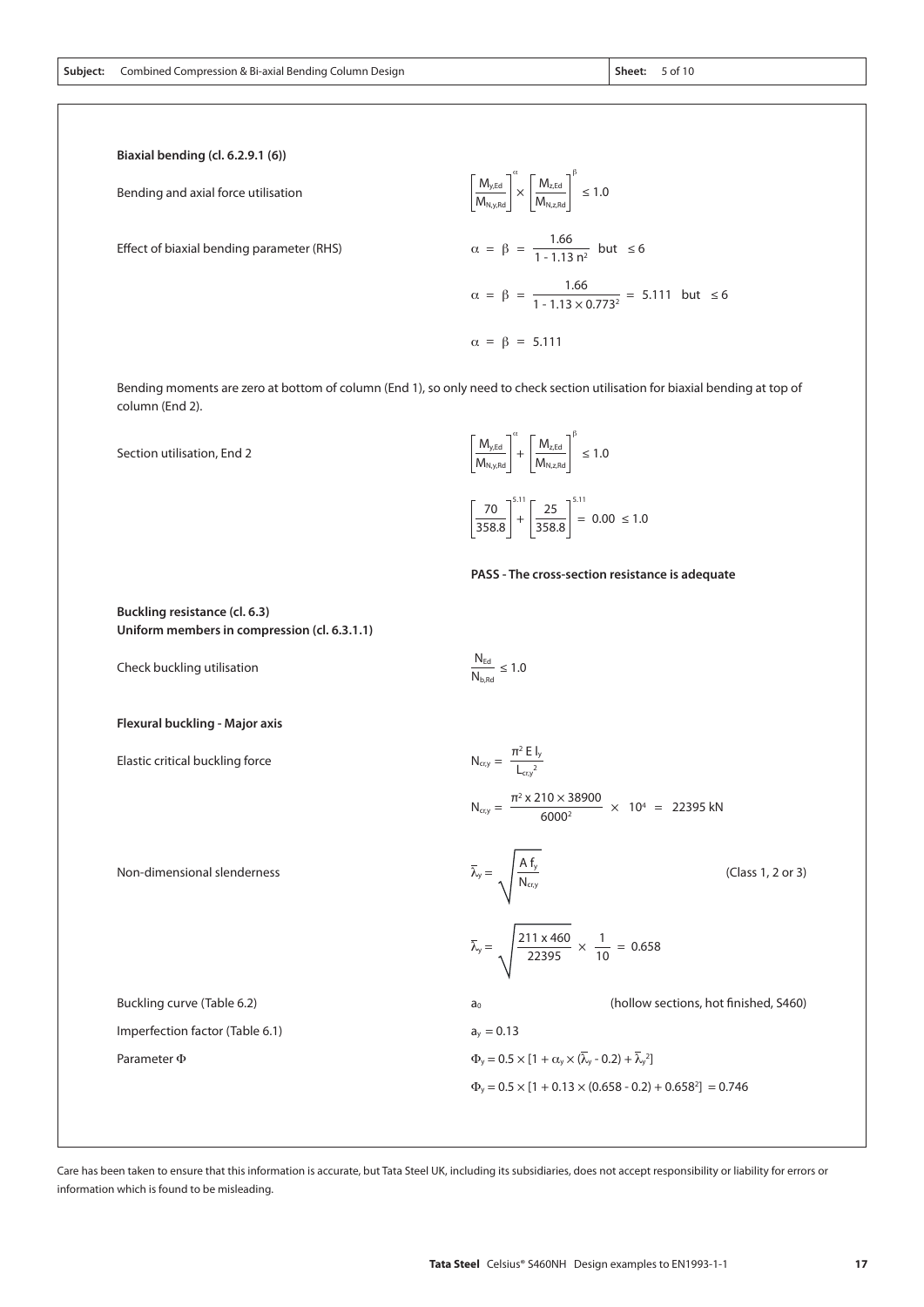| Subiect: | Combined Compression & Bi-axial Bending Column Design | Sheet: |
|----------|-------------------------------------------------------|--------|
|----------|-------------------------------------------------------|--------|

| Reduction factor for buckling, Major axis | $\chi_y = \frac{1}{\Phi_y + \sqrt{\Phi^2 - \overline{\lambda}_y^2}}$ but $\leq 1.0$                 |
|-------------------------------------------|-----------------------------------------------------------------------------------------------------|
|                                           | $\chi_y = \frac{1}{0.746 + \sqrt{0.746^2 - 0.658^2}} = 0.911 \text{ but} \le 1.0$                   |
|                                           | $\chi_{y} = 0.911$                                                                                  |
| Design buckling resistance, Major axis    | $N_{b,y,Rd} = \frac{\chi_y A f_y}{\gamma_{M1}}$<br>(Class 1, 2 or 3)                                |
|                                           | $N_{\text{b,y,Rd}} = \frac{0.911 \times 211 \times 460}{1.0} \times \frac{1}{10} = 8842 \text{ kN}$ |
| Buckling utilisation, Major axis          | $\frac{N_{\text{Ed}}}{N_{\text{b,y,Rd}}} = \frac{7500}{8842} = 0.848 \le 1.0$                       |
|                                           | PASS - The cross-section resistance is adequate                                                     |
| Flexural buckling - Minor axis            |                                                                                                     |
| Elastic critical buckling force           | $N_{c,z} = \frac{\pi^2 E I_z}{I_{z,z}^2}$                                                           |
|                                           | $N_{cy} = \frac{\pi^2 \times 210 \times 38900}{6000^2} \times 10^4 = 22395 \text{ kN}$              |
| Non-dimensional slenderness               | $\overline{\lambda}_z = \sqrt{\frac{A f_y}{N_{cr,z}}}$<br>(Class 1, 2 or 3)                         |
|                                           | $\overline{\lambda}_z = \sqrt{\frac{211 \times 460}{22395}} \times \frac{1}{10} = 0.658$            |
| Buckling curve (Table 6.2)                | (hollow sections, hot finished, S460)<br>a <sub>0</sub>                                             |
| Imperfection factor (Table 6.1)           | $\alpha_z = 0.13$                                                                                   |
| Parameter $\Phi$                          | $\Phi_z = 0.5 \times [1 + \alpha_v \times (\overline{\lambda}_z - 0.2) + \overline{\lambda}_z^2]$   |
|                                           | $\Phi_z = 0.5 \times [1 + 0.13 \times (0.658 - 0.2) + 0.658^2] = 0.746$                             |
| Reduction factor for buckling, Minor axis | $\chi_z = \frac{1}{\Phi_z + \sqrt{\Phi^2 - \overline{\lambda}_z^2}}$ but $\leq 1.0$                 |
|                                           | $\chi_z = \frac{1}{0.746 + \sqrt{0.746^2 - 0.658^2}} = 0.911 \text{ but} \le 1.0$                   |
|                                           | $\chi$ <sub>z</sub> = 0.911                                                                         |

information which is found to be misleading.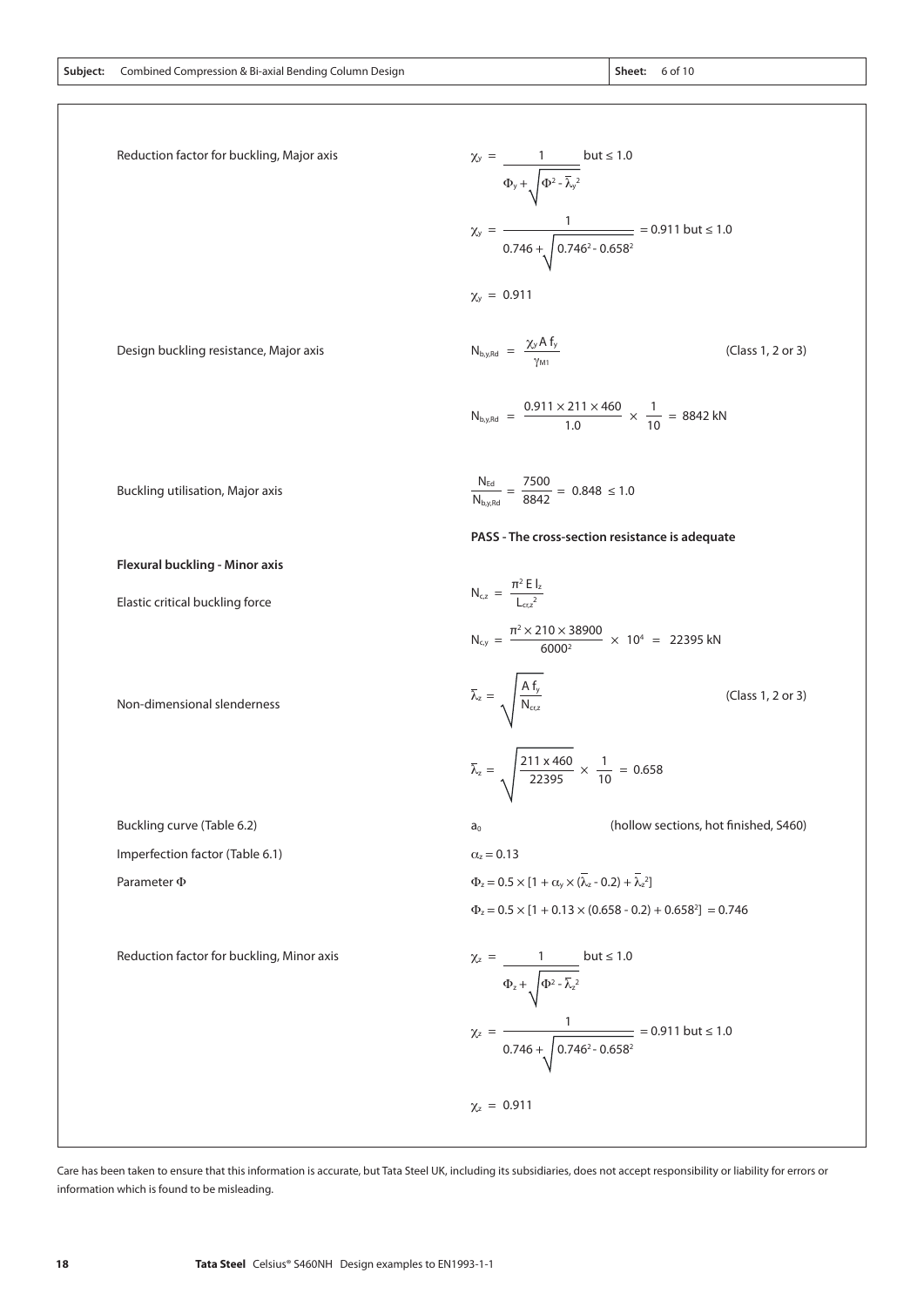|  | <b>Subject:</b> Combined Compression & Bi-axial Bending Column Design | Sheet: |
|--|-----------------------------------------------------------------------|--------|
|--|-----------------------------------------------------------------------|--------|

n Bi-axial Bending Company Sheet: 7 of 10

| Design buckling resistance, Minor axis                                        | $N_{b,z, Rd} = \frac{\chi_z A f_y}{\gamma_{M1}}$                                                    | (Class 1, 2 or 3)                                     |
|-------------------------------------------------------------------------------|-----------------------------------------------------------------------------------------------------|-------------------------------------------------------|
|                                                                               | $N_{\text{b,z,Rd}} = \frac{0.911 \times 211 \times 460}{1.0} \times \frac{1}{10} = 8842 \text{ kN}$ |                                                       |
| Buckling utilisation, Minor axis                                              | $\frac{N_{\text{Ed}}}{N_{\text{b},z,\text{Rd}}} = \frac{7500}{8842} = 0.848 \leq 1.0$               |                                                       |
|                                                                               | PASS - The cross-section resistance is adequate                                                     |                                                       |
| Minimum flexural buckling resistance                                          |                                                                                                     |                                                       |
| Minimum flexural buckling resistance                                          | $N_{b, Rd} = min (N_{b, y, Rd}, N_{b, z, Rd}) = 8842 kN$                                            |                                                       |
| Flexural buckling utilisation                                                 | $\frac{N_{\text{Ed}}}{N_{\text{b,Rd}}} = \frac{7500}{8842} = 0.848 < 1.0$                           |                                                       |
|                                                                               | design axial load                                                                                   | PASS - The axial load buckling resistance exceeds the |
| Uniform members in bending (cl. 6.3.2)                                        |                                                                                                     |                                                       |
| Buckling resistance moment (cl. 6.3.2.1)                                      |                                                                                                     |                                                       |
| Check buckling resistance utilisation                                         | $\frac{M_{\text{Ed}}}{M_{\text{b,Rd}}}$ < 1.0                                                       |                                                       |
| Square hollow section not subject to lateral<br>torsional buckling therefore; |                                                                                                     |                                                       |
| Reduction factor for lateral torsional buckling                               | $\chi_{LT} = 1.0$                                                                                   | (Table 6.7 Note)                                      |
| Design LTB resistance moment                                                  | $M_{b, Rd} = \chi_{LT} W_y \frac{f_y}{f}$<br>YM1                                                    |                                                       |
| Appropriate section modulus                                                   | $W_y = W_{\text{pl},y}$                                                                             | (cl. 6.3.2.1(3) Class 1 or 2)                         |
|                                                                               | $M_{\text{b,Rd}} = 1.0 \times 2630 \times \frac{460}{1.0} \times \frac{1}{1000} = 1210 \text{ kN}$  |                                                       |
| Design bending moment                                                         | $M_{y,Ed} = max (M_{y,Ed1}, M_{y,Ed2}) = 70.0$ kNm                                                  |                                                       |
| Buckling resistance utilisation                                               | $\frac{M_{\text{Ed}}}{M_{\text{b,Rd}}} = \frac{70}{1210} = 0.058 < 1.0$                             |                                                       |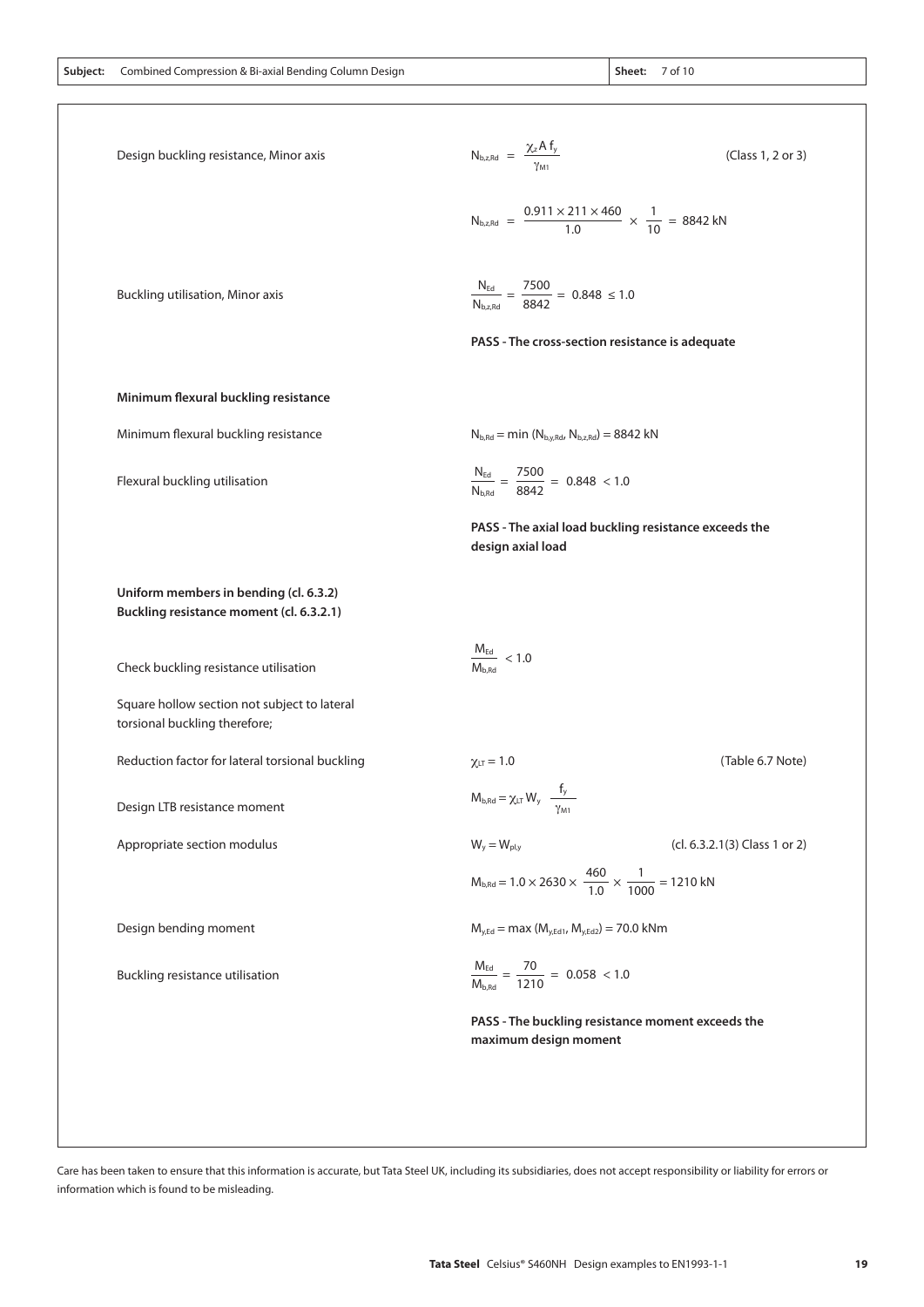**20 Tata Steel** Celsius® S460NH Design examples to EN1993-1-1

Care has been taken to ensure that this information is accurate, but Tata Steel UK, including its subsidiaries, does not accept responsibility or liability for errors or information which is found to be misleading.

| Check combined bending and axial compression utilisation; |
|-----------------------------------------------------------|
|                                                           |
| Eq. $(6.61)$                                              |

**Uniform members in bending and axial compression (cl. 6.3.3)**

**Combined bending and axial compression (cl. 6.3.3)**

and

Eq. (6.62)

From Table 6.7;

Characteristic resistance to compression

Characteristic bending resistance, Major axis

Characteristic bending resistance, Minor axis

|                                  | $M_{z, Rk} = 460 \times 2630 \times \frac{1}{1000} = 1210 \text{ kN}$ |                  |
|----------------------------------|-----------------------------------------------------------------------|------------------|
| Moments due to shift of y-y axis | $\Delta M_{\rm v, Fd} = 0$                                            | (Class 1, 2 & 3) |
| Moments due to shift of z-z axis | $\Delta M_{z, \text{Ed}} = 0$                                         | (Class 1, 2 & 3) |

 $\chi_{\sf y}$  N<sub>rk</sub> γM1

χz NRk γM1

From Table B.1 (circular and square hollow sections are not susceptible to LTD);

 $\overline{1}$ 

Interaction factor 
$$
k_{yy}
$$

\n
$$
k_{yy} = C_{my} \left( 1 + (\overline{\lambda}_{y} - 0.2) \frac{N_{Ed}}{\chi_{y} N_{Rk} / \gamma_{M1}} \right) \text{ but } \leq C_{my} \left( 1 + 0.8 \frac{N_{Ed}}{\chi_{y} N_{Rk} / \gamma_{M1}} \right) \tag{Class 1 & 2}
$$
\nMoment distribution factor, Major axis

\n
$$
\psi_{y} = \frac{M_{y, Ed1}}{M_{y, Ed2}} = \frac{0}{70} = 0.00
$$

NEd

 $C_{\text{my}} = 0.6 + 0.4 \times \psi_{y}$  but  $\ge 0.4$  $C_{\text{my}} = 0.6 + 0.4 \times 0 = 0.60$ 

Moment factor, Major axis

 $N_{\text{Ed}}$   $M_{\text{y,Ed}} + \Delta M_{\text{y,Ed}}$   $M_{\text{z,Ed}} + \Delta M_{\text{z,Ed}}$ 

+ kyy + kyz ≤ 1.0

γM1

γM1

(Table B.3)

 $\chi_{LT}$   $\left(\frac{M_{y, Rk}}{M}\right)$   $\left(\frac{M_{z, Rk}}{M}\right)$ 

 $\chi_{\text{LT}}\left(\frac{M_{\text{y,Rk}}}{\sigma}\right)$   $\left(\frac{M_{\text{z,Rk}}}{\sigma}\right)$ 

 $+ k_{zy}$   $\frac{m_{y,c} + m_{z,c} + m_{z,c} + m_{z,c} + m_{z,c} + m_{z,c} + m_{z,c} + m_{z,c} + m_{z,c} + m_{z,c} + m_{z,c} + m_{z,c} + m_{z,c} + m_{z,c} + m_{z,c} + m_{z,c} + m_{z,c} + m_{z,c} + m_{z,c} + m_{z,c} + m_{z,c} + m_{z,c} + m_{z,c} + m_{z,c} + m_{z,c} + m_{z,c} + m_{z,c} + m_{z,c} + m_{z,c} + m_{z,c} + m_{z,c} + m_{z,c} + m_{z,c} + m_{z,c} + m_{z,c}$ 

 $M_{y, Rk}$ γM1

 $M_{y, Rk}$ γM1

 $N_{\text{Ed}}$   $M_{\text{y,Ed}} + \Delta M_{\text{y,Ed}}$   $M_{\text{z,Ed}} + \Delta M_{\text{z,Ed}}$ 

 $N_{Rk} = f_v \times A_i = f_v \times A$  (Class 1, 2 & 3)

 $M_{v, Rk} = f_v \times W_v = f_v \times W_{v}$  (Class 1 & 2)

 $M_{z, Rk} = f_y \times W_z = f_y \times W_{p1,z}$  (Class 1 & 2)

 $\lambda$ 

1  $N_{\text{Rk}} = 460 \times 211 \times \frac{1}{10} = 9706 \text{ kN}$ 

1  $M_{y, Rk} = 460 \times 2630 \times \frac{1}{1000} = 1210 \text{ kN}$ 

1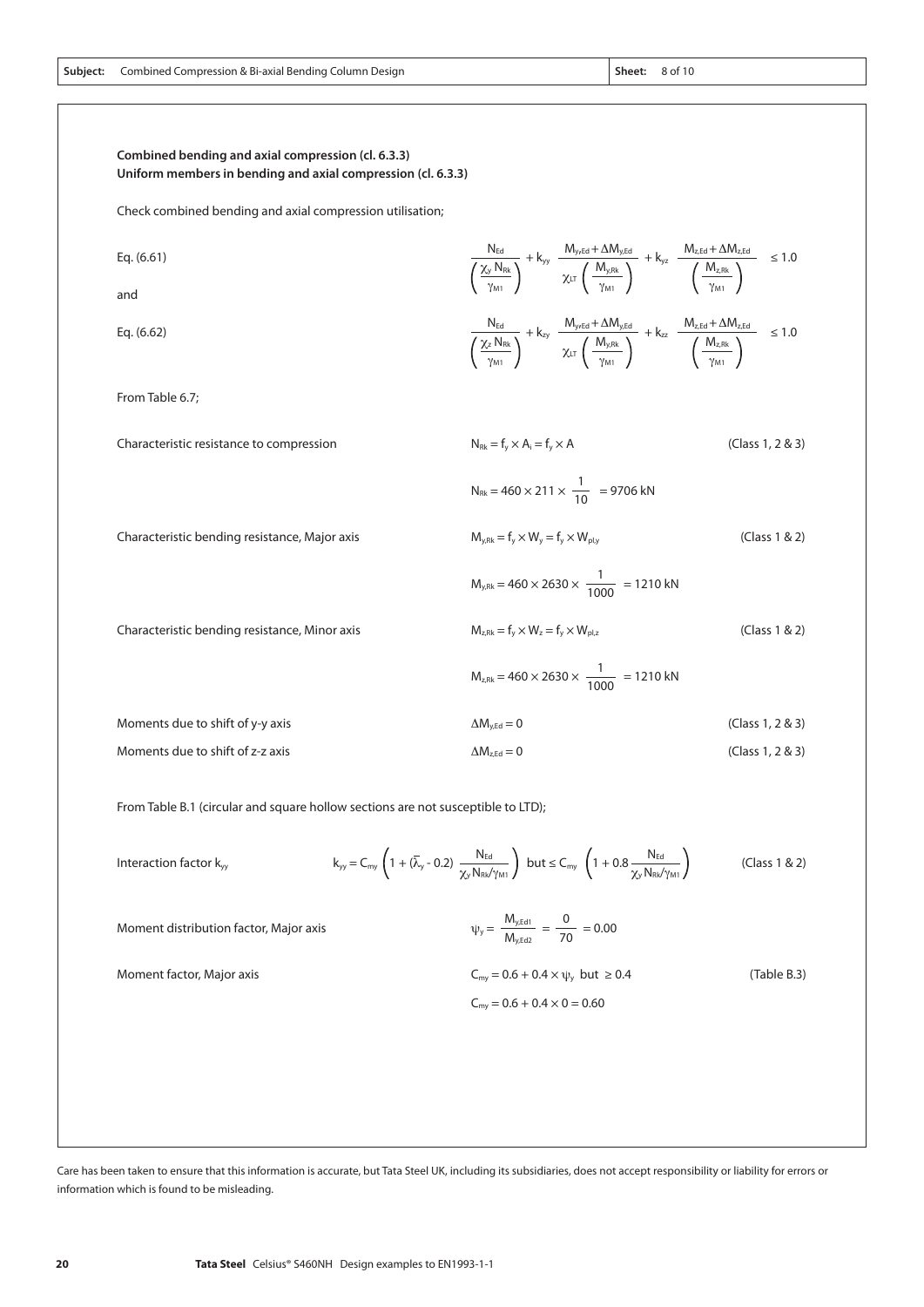**Subject: Sheet:** Combined Compression & Bi-axial Bending Column Design 9 of 10

Interaction factor k<sub>yy</sub> = 0.60 (1 + (0.658 - 0.2) 
$$
\frac{7500}{0.911 \times 9706 / 1.0}
$$
) but ≤ 0.60 (1 + 0.8  $\frac{7500}{0.911 \times 9706 / 1.0}$ )  $k_{yy}$  = 0.833 but ≤ 1.007

\n $k_{yy}$  = 0.833 but ≤ 1.007

\n $k_{yy}$  = 0.833 but ≤ 1.007

\nInteraction factor k<sub>xy</sub>

\n $k_{xy}$  = 0.6 × k<sub>yy</sub> = 0.6 × 0.833 = 0.500

\nInteraction factor k<sub>zz</sub>

\n $k_{zz} = C_{\text{mx}} \left( 1 + (\overline{\lambda}_z - 0.2) \frac{N_{\text{td}}}{\chi_z N_{\text{Rol}} / \gamma_{\text{M1}}}\right)$  but ≤ C<sub>mx</sub> (1 + 0.8  $\frac{N_{\text{td}}}{\chi_z N_{\text{Rol}} / \gamma_{\text{M1}}}$ ) (Class 1, 2 RHS)

\nMoment distribution factor, Minor axis

\n $k_{zz}$  = 0.6 + 0.4 ×  $\psi_z$  but ≥ 0.4

\n $k_{xz}$  = 0.6 + 0.4 × 0 = 0.60

\n $k_{xz}$  = 0.60 (1 + (0.658 - 0.2)  $\frac{7500}{0.911 \times 9706 / 1.0}$ ) but ≤ 0.60 (1 + 0.8  $\frac{7500}{0.911 \times 9706 / 1.0}$ )

\n $k_{zz}$  = 0.833 but ≤ 1.007

\n $k_{xz}$  = 0.833

\nInteraction factor  $k_{yz}$ 

\n $k_{yz}$  = 0.6 ×  $k_{xz}$  = 0.6 × 0.833 = 0

Combined bending and axial compression utilisation;

Eq. (6.61)  
\n
$$
\frac{N_{Ed}}{\left(\frac{\chi_{y} N_{Bk}}{\gamma_{M1}}\right)} + k_{yy} \frac{M_{y,Ed} + \Delta M_{y,Ed}}{\chi_{LT}\left(\frac{M_{y,IR}}{\gamma_{M1}}\right)} + k_{yz} \frac{M_{z,Ed} + \Delta M_{z,Ed}}{\chi_{LT}\left(\frac{M_{z,IR}}{\gamma_{M1}}\right)} \le 1.0
$$
\n
$$
\frac{7500}{\left(\frac{0.911 \times 9706}{1.0}\right)} + 0.833 \frac{70 + 0}{1.0 \left(\frac{1210}{1.0}\right)} + 0.50 \frac{25 + 0}{\left(\frac{1210}{1.0}\right)} \le 1.0
$$
\nand\n
$$
0.907 \le 1.0
$$
\nEq. (6.62)  
\n
$$
\frac{N_{Ed}}{\left(\frac{\chi_{z} N_{Bk}}{\gamma_{M1}}\right)} + k_{zy} \frac{M_{y,Ed} + \Delta M_{y,Ed}}{\chi_{LT}\left(\frac{M_{y,IR}}{\gamma_{M1}}\right)} + k_{zz} \frac{M_{z,Ed} + \Delta M_{z,Ed}}{\chi_{LT}\left(\frac{M_{z,IR}}{\gamma_{M1}}\right)} \le 1.0
$$
\n
$$
\frac{7500}{\left(\frac{0.911 \times 9706}{1.0}\right)} + 0.500 \frac{70 + 0}{1.0 \left(\frac{1210}{1.0}\right)} + 0.833 \frac{25 + 0}{\left(\frac{1210}{1.0}\right)} \le 1.0
$$
\n
$$
0.894 \le 1.0
$$
\nPASS - The buckling resistance is adequate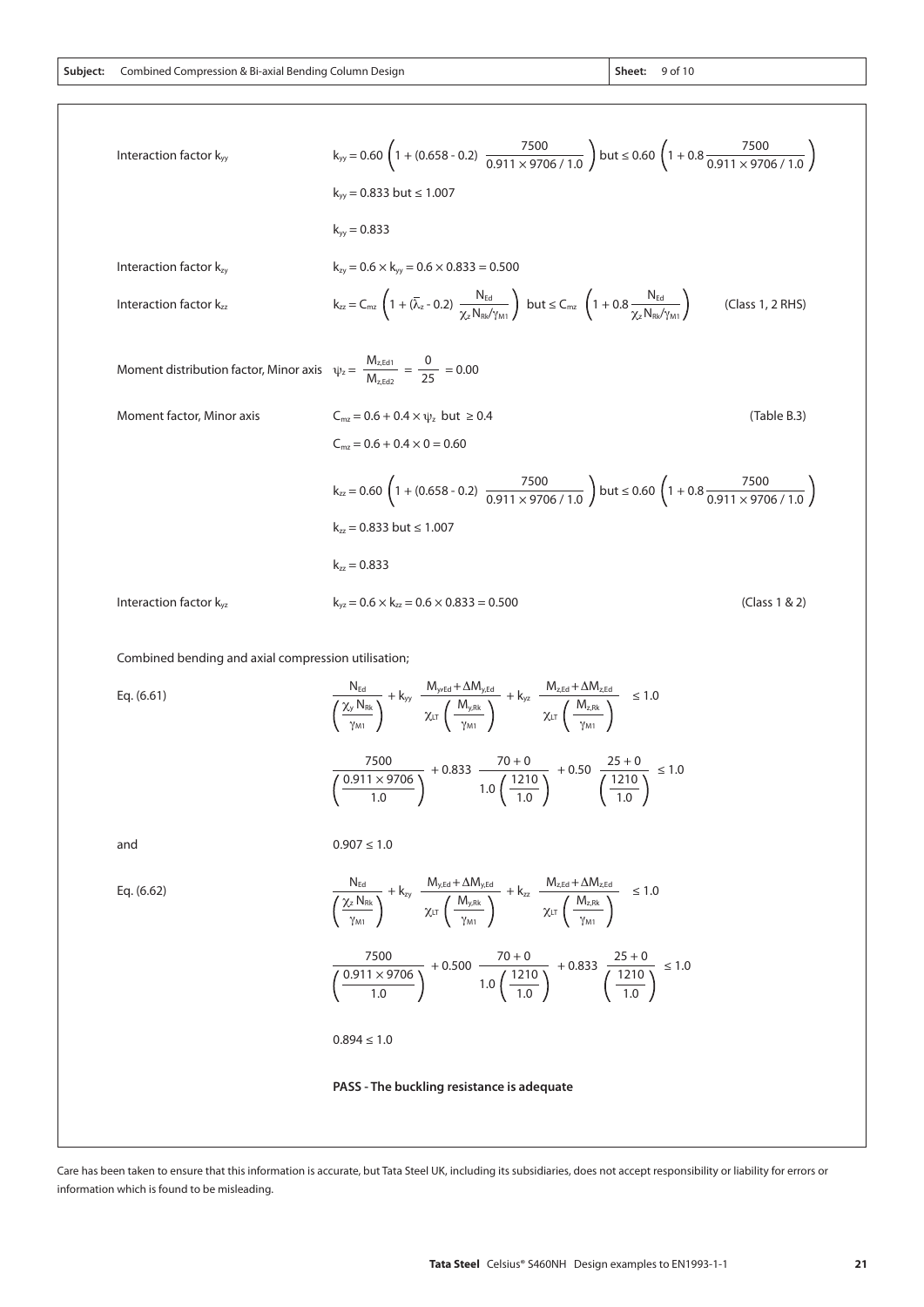**Summary of checks and utilisation**

| <b>Check</b>                        | <b>Utilisation</b> |
|-------------------------------------|--------------------|
| Bending and axial compression (y-y) | 0.907              |
| Bending and axial compression (z-z) | 0.894              |

#### **Summary of Weight Saving using Celsius® S460NH to EN10210**

The table below shows the advantage of using the higher grade EN10210 S460NH compared to EN10210 S355NH & S420NH.

| <b>Description</b> | <b>Units</b> | <b>S355NH</b>            | <b>S355NH</b> | <b>S420NH</b> | <b>S460NH</b> |
|--------------------|--------------|--------------------------|---------------|---------------|---------------|
| Size               | mm.          | 350x350x22 <sup>1)</sup> | 400x400x16    | 400x400x14.2  | 350x350x16    |
| Utilisation factor | $\sim$       | 0.938                    | 0.994         | 0.955         | 0.907         |
| <b>Mass</b>        | Ka/m         | 223                      | 191           | 170           | 166           |
| Weight saving      | $\%$         |                          | 14            | 24            | 26            |

<sup>1)</sup> Celsius® SHS 350x350 only available up to 17.5 mm thick in S355 grade, included for comparison with other manufacturers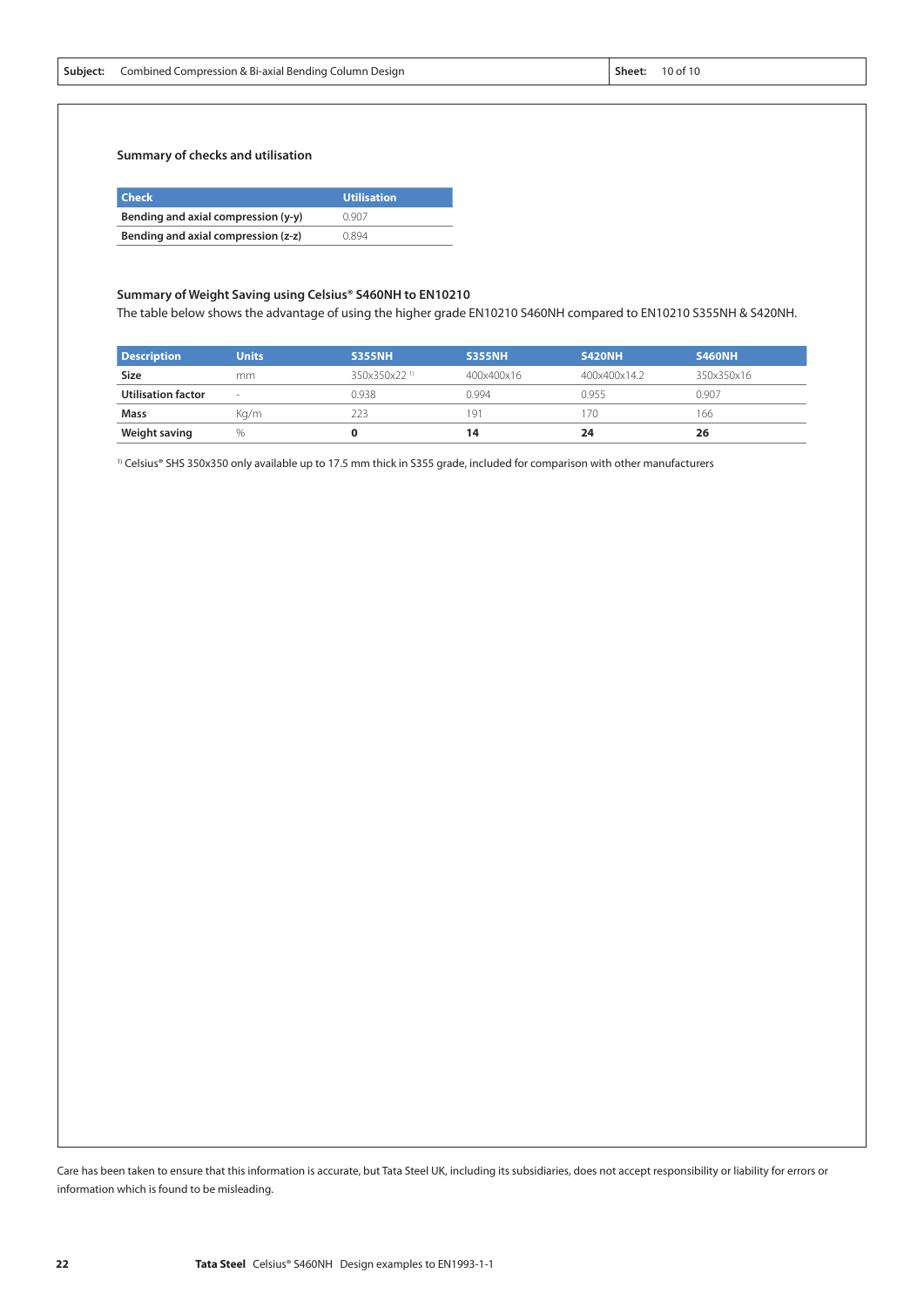| Job No:        | $Ex-04$                                              | $1$ of 6<br>Sheet:  |                                                                     |
|----------------|------------------------------------------------------|---------------------|---------------------------------------------------------------------|
| Made by:       | KB                                                   | 18/11/2020<br>Date: | <b>TATA STEEL</b>                                                   |
| Checked by: CM |                                                      | 25/08/2021<br>Date: | <b>Customer Technical Services, Tubes</b><br>UK: +44 (0)1536 404561 |
| Job title:     | Design examples for Celsius® S460NH (EN10210:S460NH) |                     | technicalmarketing@tatasteeleurope.com                              |
| Subject:       | Simply Supported, Laterally Restrained Beam Design   |                     | www.tatasteelconstruction.com                                       |

### **Simply supported, laterally restrained beam design**

In accordance with EN1993-1-1:2005+A1:2014 incorporating Corrigenda February 2006 and April 2009 and the UK National Annex NA+A1:2014 to BS EN 1993-1-1:2005+A1:2014. References are to this standard and NA unless otherwise stated.

This example is for a 5 m span, simply supported beam, fully laterally restrained along its length. The chosen size RHS 250x150x6.3 grade S460 is checked for structural suitability and deflection.

**Figure 1: Beam and actions diagram**



**Partial factors - Section 6.1** Resistance of cross-sections  $\gamma_{M0} = 1.0$ 

**Figure 2: Section**



**RHS 250x150x6.3 Tata Steel Celsius® S460NH (EN10210:S460NH) Section properties - Tata Steel 'Design data for structural hollow sections' ([www.tatasteelbluebook.com\)](http://www.tatasteelbluebook.com)**

| Steel grade                        | <b>S460NH</b>                        |
|------------------------------------|--------------------------------------|
| Section depth                      | $h = 250$ mm                         |
| Section breadth                    | $b = 150$ mm                         |
| Section thickness                  | $t = 6.3$ mm                         |
| Section mass                       | $M = 38.0$ kg/m                      |
| Section area                       | $A = 48.4$ cm <sup>2</sup>           |
| Second moment of area, both axes   | $I_v = 4140$ cm <sup>4</sup>         |
| Section plastic modulus, both axes | $W_{\text{pl,v}} = 402 \text{ cm}^3$ |
|                                    |                                      |

## **Material properties - Section 3.2.1(1)** UK National Annex (NA.2.4) requires f<sub>y</sub> and f<sub>u</sub> to be obtained from the product standard - EN 10210-1:2006; Minimum yield strength  $f_y = 460 \text{ N/mm}^2$ Modulus of elasticity  $E = 210 \text{ kN/mm}^2$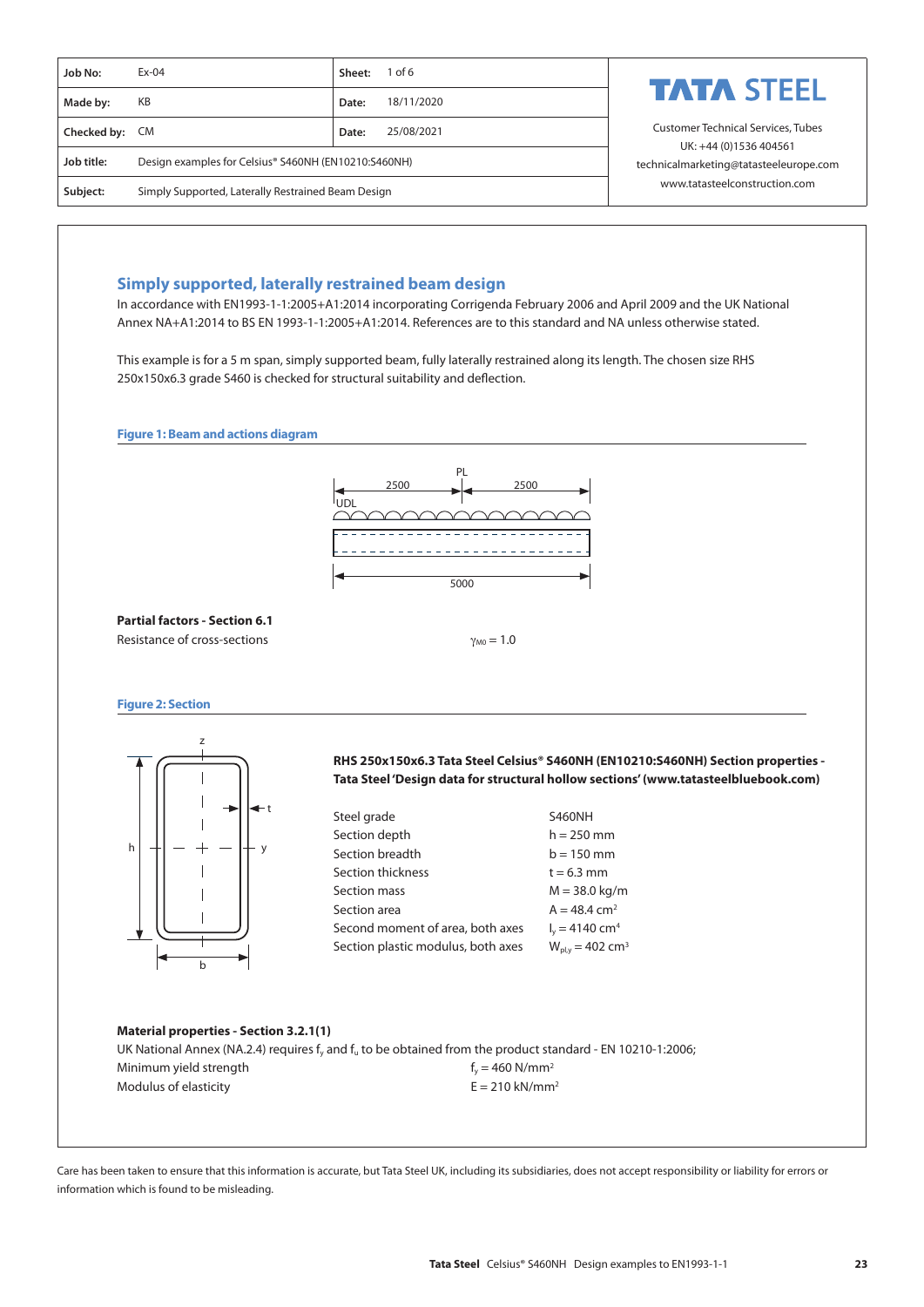| Subject: | Simply Supported, Laterally Restrained Beam Design |                      | Sheet: | $2$ of 6                 |
|----------|----------------------------------------------------|----------------------|--------|--------------------------|
|          | <b>Beam actions (loading)</b>                      |                      |        |                          |
|          | For this example assume the following loading;     | $F_{d,1} = 9.7$ kN/m |        |                          |
|          | Combination of uniformly distributed loads (UDL):  | $F_{d2} = 113.7$ kN  |        |                          |
|          | Combination of concentrated loads (PL):            |                      |        | (EN1990:2002 cl 6.4.3.2) |

 $L = 5000$  mm

 $F_{d,1} L^2$ 8

 $F_{d,1}$  L 2

> $F_{d,1}$  L 2

 $F_{d,2}$  L

 $F_{d,2}$ 

 $9.7 \times 5^2$ 8

 $M_{\text{Ed}} = \frac{M_{\text{Ed}} - M_{\text{d}}}{8} + \frac{M_{\text{d}} - M_{\text{d}}}{4} = \frac{M_{\text{d}} - M_{\text{d}}}{8} + \frac{M_{\text{d}} - M_{\text{d}}}{4} = 172.4 \text{ kNm}$ 

 $113.7 \times 5$ 4

113.7 2

 $9.7 \times 5$ 

 $9.7 \times 5$ 2

 $V_{\text{Ed}} = \frac{V_{\text{G,1}}}{2} + \frac{V_{\text{G,2}}}{2} = \frac{3.6 \times 10^{3} \text{ J}}{2} + \frac{1.1 \times 10^{3} \text{ J}}{2} = 81.1 \text{ kNm}$ 

 $V_{\text{Ed,mid}} = V_{\text{Ed}} - \frac{V_{\text{G,1}}}{2} = 81.1 - \frac{21.115}{2} = 56.9 \text{ kNm}$ 

**Section classification (Table 5.2)**

The design shear force at mid-span is:

**Web section classification**

Span of beam

at mid-span:

Check webs as internal compression parts, subject to bending;

The maximum design bending moment value occurs

The maximum design shear value occurs at the supports:

| Coefficient depending on $f_y$ | $\epsilon = 0.71$                                                | (From Table 5.2) |
|--------------------------------|------------------------------------------------------------------|------------------|
| Alternatively from calculation | $\epsilon = \sqrt{\frac{235}{f_y}}$                              |                  |
|                                | $\epsilon = \sqrt{\frac{235}{460}} = 0.71$                       |                  |
| Depth between fillets          | $c_w = h - 3t$                                                   |                  |
|                                | $c_w = 250 - 3 \times 6.3 = 231.1$ mm                            |                  |
| Depth between fillets          | ratio <sub>w</sub> = $\frac{c_w}{t} = \frac{231.1}{6.3} = 36.68$ |                  |
| Limit for class 1 web          | Limit <sub>1w</sub> = $72\varepsilon$ = $72 \times 0.71 = 51.12$ |                  |
| Class 1 web check              | ratio <sub>w</sub> $\leq$ Limit <sub>1w</sub>                    |                  |
|                                | $36.68 \le 51.12$                                                |                  |
|                                | PASS - The web section is class 1                                |                  |
|                                |                                                                  |                  |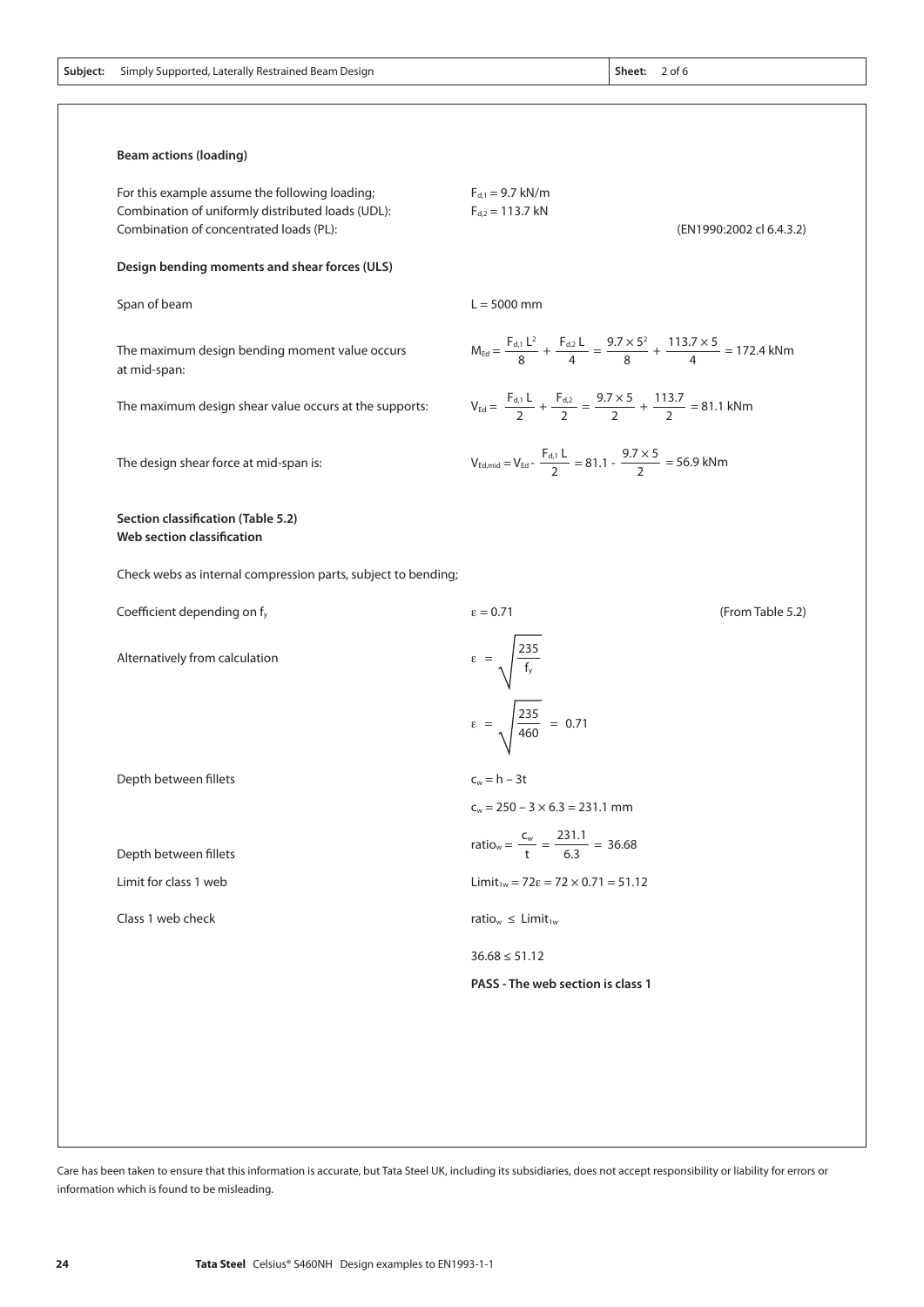| Flange section classification (Table 5.2)                                                                                                                                                                                              |                                                                                                         |
|----------------------------------------------------------------------------------------------------------------------------------------------------------------------------------------------------------------------------------------|---------------------------------------------------------------------------------------------------------|
| Check the flange as internal compression part, subject to compression;                                                                                                                                                                 |                                                                                                         |
| Depth between fillets                                                                                                                                                                                                                  | $c_f = b - 3t$                                                                                          |
|                                                                                                                                                                                                                                        | $c_f$ = 150 - 3 $\times$ 6.3 = 131.1 mm                                                                 |
| Ratio of c/t (flange)                                                                                                                                                                                                                  | ratio <sub>f</sub> = $\frac{C_f}{t} = \frac{131.1}{6.3} = 20.81$                                        |
| Limit for class 1 flange                                                                                                                                                                                                               | Limit <sub>1f</sub> = 33 $\varepsilon$                                                                  |
|                                                                                                                                                                                                                                        | Limit <sub>1f</sub> = $33 \times 0.71 = 23.43$                                                          |
| Class 1 flange check                                                                                                                                                                                                                   | ratio $_f \leq$ Limit <sub>1f</sub>                                                                     |
|                                                                                                                                                                                                                                        | $20.81 \le 23.43$                                                                                       |
|                                                                                                                                                                                                                                        | Pass - The flange internal compression part, subject to<br>compression is class 1                       |
| <b>Overall section classification</b>                                                                                                                                                                                                  | The overall section classification is class 1                                                           |
|                                                                                                                                                                                                                                        |                                                                                                         |
| Alternatively, section classification from Tata Steel Blue Book;                                                                                                                                                                       | (Bending resistance tables)<br>The overall section classification is class 1                            |
|                                                                                                                                                                                                                                        |                                                                                                         |
|                                                                                                                                                                                                                                        | $\frac{V_{\text{Ed}}}{V_{\text{c,Rd}}} \leq 1.0$                                                        |
| Section class, about major axis (y-y) = Class 1<br>Resistance of cross section (cl. 6.2)<br>Shear resistance 6.2.6(1)<br>Ratio of c/t (flange)<br>For plastic design we use the desgn plastic shear resistance $V_{p,l, Rd}$ given in: |                                                                                                         |
| Design plastic shear resistance                                                                                                                                                                                                        | $V_{c, Rd} = V_{p1, Rd} = \frac{A_v (f_y / \sqrt{3})}{\gamma_{M0}}$<br>(6.2.6(2))                       |
| For a rectangular hollow section with load parallel to the depth:                                                                                                                                                                      |                                                                                                         |
| Shear area                                                                                                                                                                                                                             | $A_v = \frac{A h}{b + h} = \frac{48.4 \times 250}{150 + 250} = 30.25$ cm <sup>2</sup><br>(6.2.6(3)f)    |
| Design plastic shear resistance                                                                                                                                                                                                        | $V_{c, Rd} = V_{p, Rd} = \frac{30.25 (460 / \sqrt{3})}{1.0} \times \frac{1}{10} = 803 kN$<br>(6.2.6(2)) |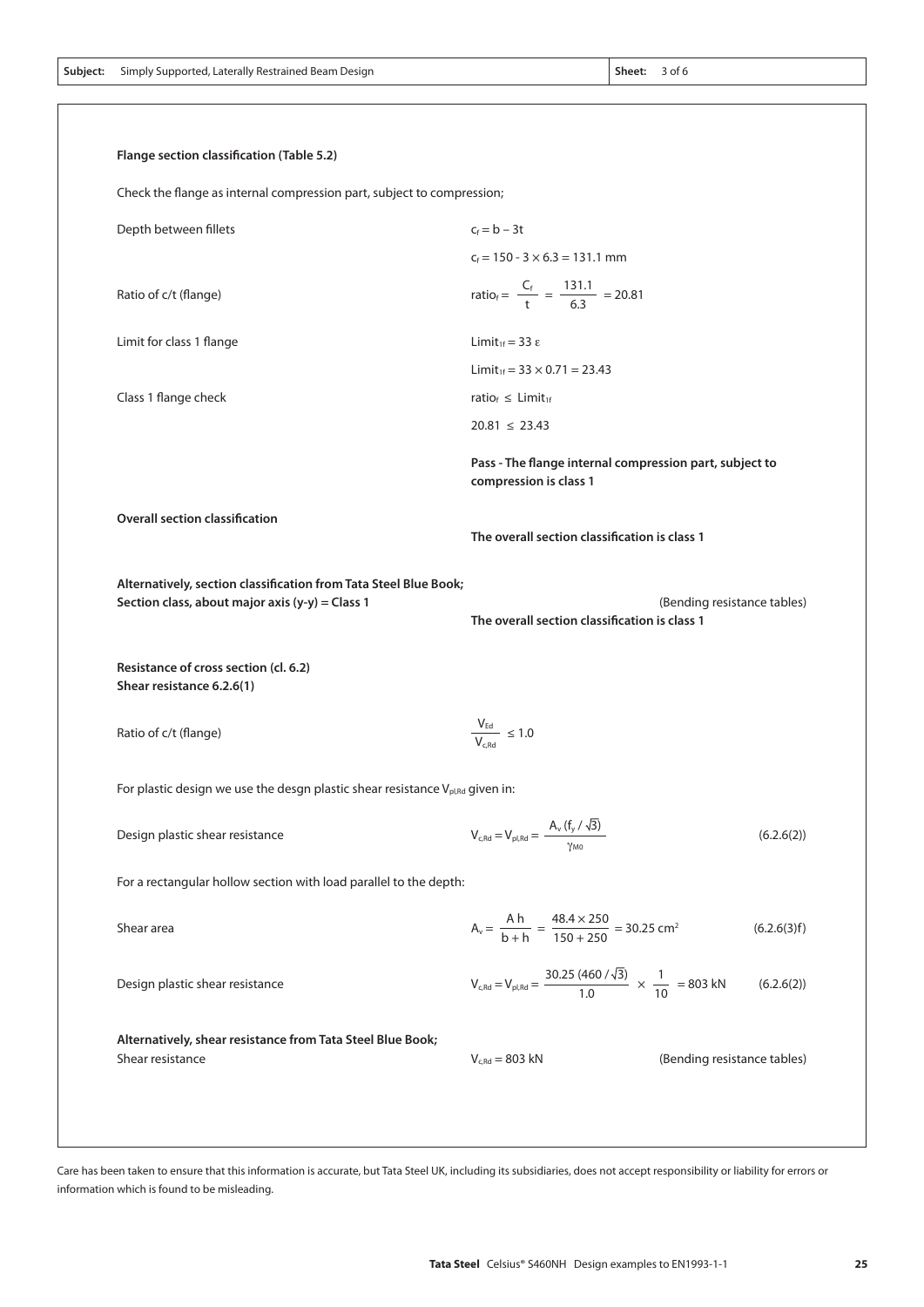Maxiumum design shear is at the ends

 $V_{\text{Ed}} = 81.1 \text{ kN}$ 

| Shear utilisation | $\frac{V_{\text{Ed}}}{V_{\text{Edd}}}= \frac{81.1}{5.0} = 0.10 \le 1.0$<br>$V_{c, Rd}$ 803 |
|-------------------|--------------------------------------------------------------------------------------------|
|-------------------|--------------------------------------------------------------------------------------------|

**PASS - The web section is class 1**

**Bending 6.2.5(1)**

Check bending utilisation

Assuming no fastener holes so no reduction in section area.

Check for reduction of section bending resistance due to shear force at point of maximum bending moment, mid-span in this case.

 $M_{Ed}$  $\frac{m_{\text{ca}}}{M_{\text{c,Rd}}} \leq 1.0$ 

Check

803 2  $V_{c,Rd}$  $V_{\text{Ed,mid}} < \frac{P_{\text{C,nd}}}{2}$  =  $(6.2.8(2))$ 56.9 kN < 401.5 kN

Wpl,y fy

 $M_{c,Rd} = \frac{100 \times 10^{-4} \text{ m/s}}{1.0} \times \frac{1}{1000} = 185 \text{ kNm}$ 

**Pass – The shear force is less than half the plastic shear resistance, effect on bending moment can be neglected**

For Class 1 and 2 cross-sections bending about one principle axis, 'y' in this case, is:

Design resistance for bending

 $M_{c,Rd} = M_{pl,Rd} = \frac{N_{pl, y}}{\gamma_{MR}}$  $402 \times 460$ 1

**Alternatively from [Tata Steel Blue Book;](http://www.tatasteelbluebook.com)**

Moment resistance

 $M_{c,v,Rd} = 185$  kNm

(Bending resistance tables)

 $(6.2.5(2))$ 

$$
\frac{M_{\text{Ed}}}{M_{\text{c,Rd}}} = \frac{172.4}{185} = 0.93 < 1.0
$$

1.0

**Pass – The maximum design bending moment is less than the design bending resistance** 

**Shear buckling 6.2.6(6)**

In addition, the shear buckling resistance of webs without intermediate stiffeners should be checked to EN 1993-1-5 section 5.1 if:

Design resistance for bending

$$
\frac{h_w}{t_w} > 72 \frac{\varepsilon}{\eta}
$$
  
 
$$
h_w = h - 2t_w
$$

 $227.4$ 

 $h_w = 250 - 2 \times 6.3 = 237.4$  mm

$$
\frac{h_w}{t_w} = \frac{237.4}{6.3} = 36.7
$$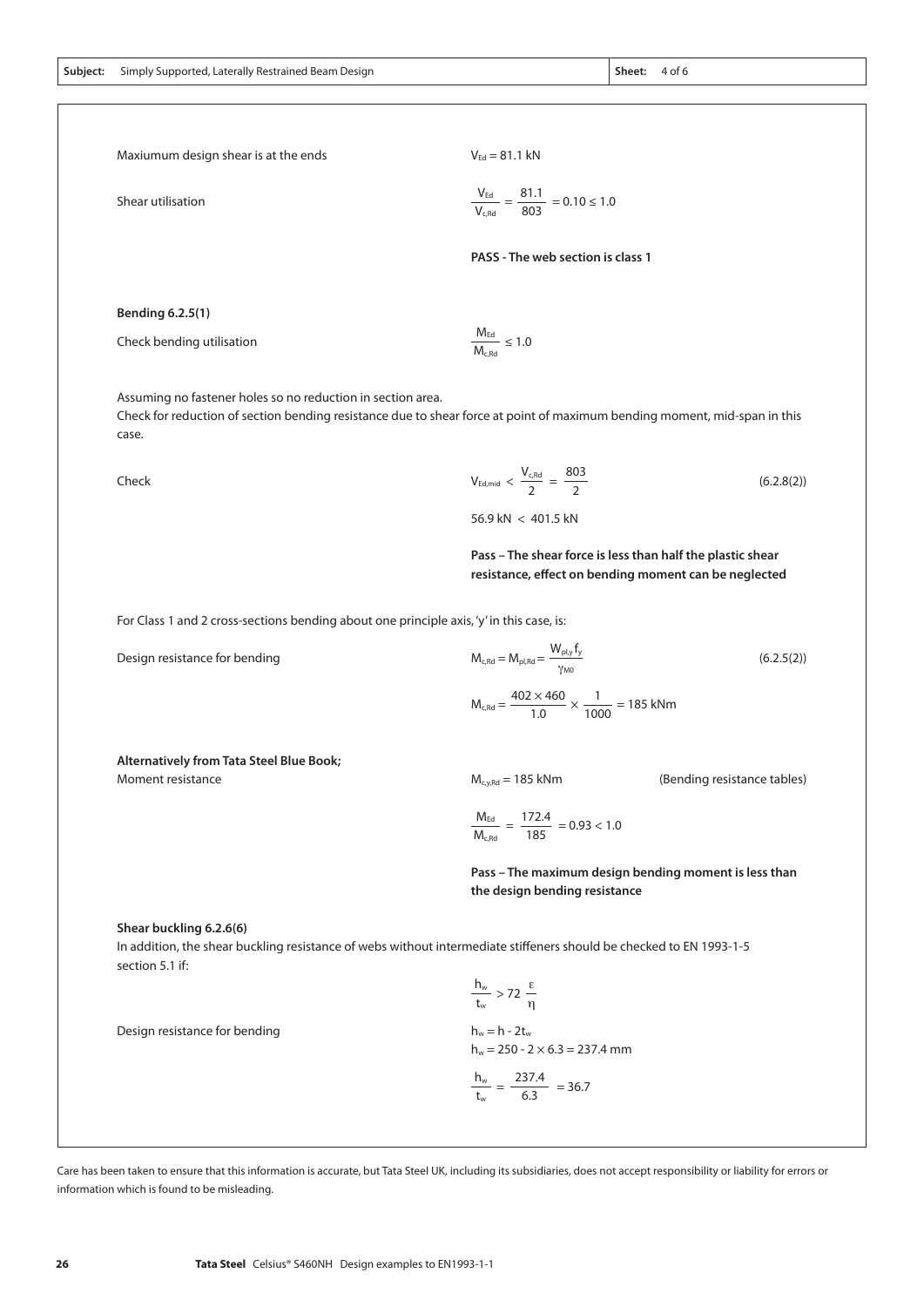| Maxiumum design shear is at the ends                                                                  | $\eta = 1.0$<br>(NA to BS EN 1993-1-5:2006, NA.2.4)                                                                                                                 |  |  |  |
|-------------------------------------------------------------------------------------------------------|---------------------------------------------------------------------------------------------------------------------------------------------------------------------|--|--|--|
|                                                                                                       | 72 $\frac{\varepsilon}{\eta}$ = 72 $\times \frac{0.71}{1.0}$ = 51.1                                                                                                 |  |  |  |
|                                                                                                       | 36.7 < 51.1                                                                                                                                                         |  |  |  |
|                                                                                                       | PASS - The shear buckling resistance of the webs does not<br>need to be checked                                                                                     |  |  |  |
| Lateral torsional buckling                                                                            |                                                                                                                                                                     |  |  |  |
| As the beam is laterally restrained lateral torsional buckling need not be checked.                   |                                                                                                                                                                     |  |  |  |
| Serviceability limit states for buildings                                                             |                                                                                                                                                                     |  |  |  |
| <b>Vertical deflection</b>                                                                            |                                                                                                                                                                     |  |  |  |
|                                                                                                       | Reference to UK NA+A1:2014 to BS EN 1993-1-1:2005+A1:2014 table NA.2 gives vertical deflection limits. For this example we                                          |  |  |  |
| shall consider the deflection limit as;                                                               |                                                                                                                                                                     |  |  |  |
| Vertical deflection limit                                                                             | $\delta_{\text{lim}} = \frac{L}{360}$<br>(UK NA to BS EN 1993-1-1)                                                                                                  |  |  |  |
|                                                                                                       | $\delta_{\text{lim}} = \frac{5000}{360} = 13.9$ mm                                                                                                                  |  |  |  |
| actions need to be considered, therefore;                                                             | In this example the permanent actions occur during the construction process, so for the servicability check only the variable                                       |  |  |  |
| Uniformly distributed actions                                                                         | $F_{d.1,\text{ser}} = 4 \text{ kN/m}$                                                                                                                               |  |  |  |
| Concentrated actions                                                                                  | $F_{d,2,\text{ser}} = 30 \text{ kN}$                                                                                                                                |  |  |  |
| Therefore, vertical deflection                                                                        | $\delta_{\text{ser}} = \left( \frac{5 F_{d,1,\text{ser}} L^4}{384} + \frac{F_{d,2,\text{ser}} L^3}{48} \right) \frac{1}{E _{v}}$                                    |  |  |  |
|                                                                                                       | $\delta_{\text{ser}} = \left(\frac{5 \times 4 \times 5000^4}{384} + \frac{30 \times 10^3 \times 5000^3}{48}\right) \times \frac{1}{210000 \times 4140 \times 10^4}$ |  |  |  |
|                                                                                                       | $\delta_{\text{ser}} = 12.7$ mm                                                                                                                                     |  |  |  |
|                                                                                                       | $\delta_{ser} \leq \delta_{lim}$                                                                                                                                    |  |  |  |
|                                                                                                       | 12.7 mm < 13.9 mm                                                                                                                                                   |  |  |  |
|                                                                                                       | Pass - The deflection is less than the deflection limit which<br>is satisfactory                                                                                    |  |  |  |
| The Tata Steel Blue Book does not include deflection values so it has to be checked by hand as above. |                                                                                                                                                                     |  |  |  |
|                                                                                                       |                                                                                                                                                                     |  |  |  |
|                                                                                                       |                                                                                                                                                                     |  |  |  |
|                                                                                                       |                                                                                                                                                                     |  |  |  |
|                                                                                                       |                                                                                                                                                                     |  |  |  |
|                                                                                                       |                                                                                                                                                                     |  |  |  |
|                                                                                                       |                                                                                                                                                                     |  |  |  |

Care has been taken to ensure that this information is accurate, but Tata Steel UK, including its subsidiaries, does not accept responsibility or liability for errors or information which is found to be misleading.

I.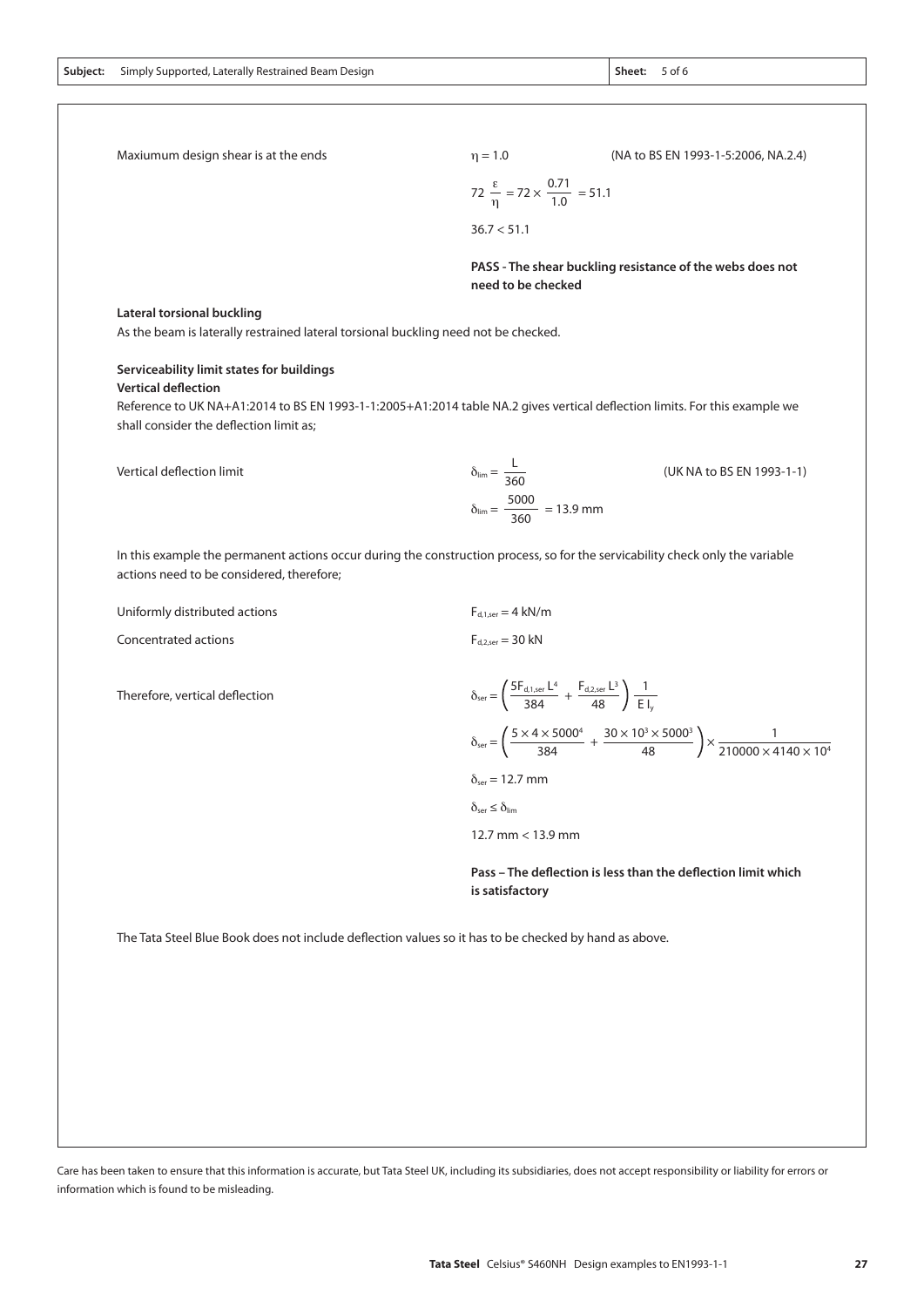|  | <b>Subject:</b> Simply Supported, Laterally Restrained Beam Design | Sheet: | 6 of 6 |
|--|--------------------------------------------------------------------|--------|--------|
|--|--------------------------------------------------------------------|--------|--------|

#### **Summary of checks and utilisation**

| <b>Check</b>                           | <b>Units</b> | <b>Resistance Provided</b> | <b>Resistance Required</b> | <b>Utilisation</b> |
|----------------------------------------|--------------|----------------------------|----------------------------|--------------------|
| Shear resistance (y-y)                 | kN           | 803                        | 81.1                       | 0.10               |
| Bending resistance (y-y)               | kNm          | 184.9                      | 1724                       | 0.93               |
|                                        |              |                            |                            |                    |
|                                        | <b>Units</b> | <b>Deflection</b>          | <b>Deflection Limit</b>    | Utilisation        |
| Serviceability for vertical deflection | mm           | 12.                        | 13.9                       | 0.91               |
|                                        |              |                            |                            |                    |

### **Summary of Weight Saving using Celsius® S460NH to EN10210**

The table below shows the advantage of using the higher grade EN10210 S460NH compared to EN10210 S355NH & S420NH.

| <b>Description</b>             | <b>Units</b> | <b>S355NH</b> | <b>S420NH</b> | <b>S460NH</b> |
|--------------------------------|--------------|---------------|---------------|---------------|
| Size                           | mm           | 250x150x8.0   | 250x150x8.0   | 250x150x6.3   |
| Mass                           | Ka/m         | 47.7          | 47.7          | 38.0          |
| <b>Utilisation factor</b>      | $\sim$       | 0.97          | 0.82          | 0.93          |
| Deflection (Allowable 13.9 mm) | mm           | 10.3          | 10.3          | 12.7          |
| Weight saving                  | $\%$         | 0             | Ω             | 20.3          |

When deflection is the critical factor, higher stengths give less benefit as the increase in yield allows thinner sections with reduced moment of inertia which increases deflection.